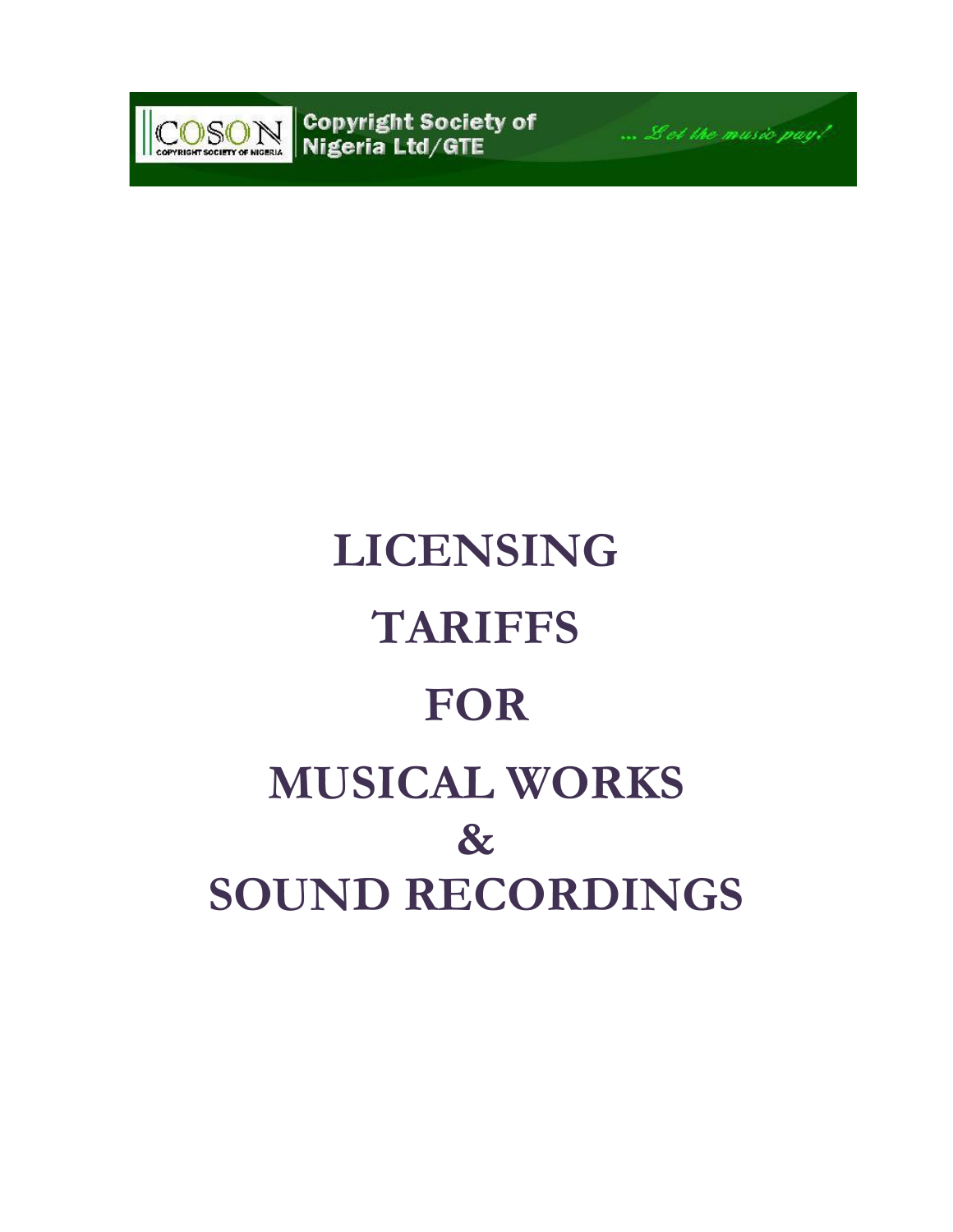



# **TABLE OF CONTENTS**

|                                                                                                  | Page |
|--------------------------------------------------------------------------------------------------|------|
| Aircrafts (Tariff AC)<br>1.                                                                      | 3    |
| Parks, Gardens and Recreational Facilities<br>2.<br>(Outdoors and Indoors) (Tariff PR)           | 5    |
| 3. Conveyances (Tariff CV)                                                                       | 7    |
| 4. Concerts (Tariff CT)                                                                          | 8    |
| 5. Clubs, Bars, Lounges and Similar Establishments (Tariff CBL)                                  | 11   |
| 6. Conventions, Assemblies and Seminars (Tariff CAS)                                             | 12   |
| 7. Corporate Events & Ceremonies (Tariff CEC)                                                    | 14   |
| 8. Exhibitions & Trade Fairs (Tariff ET)                                                         | 15   |
| 9. Fashion Shows & Beauty Pageants (Tariff FA)                                                   | 17   |
| 10. Fitness Centres & Gyms (Tariff FC)                                                           | 18   |
| 11. Hotels and Similar Multi-Roomed Establishments (Tariff H1)                                   | 19   |
| 12. Music in TV Reality Shows (Tariff RS)                                                        | 21   |
| 13. Karaoke (Tariff KO)                                                                          | 22   |
| 14. Call Centre Music on Hold (Tariff MOH)                                                       | 23   |
| 15. Offices, Banks & Industrial Premises (Tariff OB)                                             | 24   |
| 16. Restaurants, Malls, Shops, Retail Outlets, Offices and<br>Similar Establishments (Tariff H3) | 25   |
| 17. Waiting Rooms & Small Premises (Tariff WR)                                                   | 27   |
| 18. Mobile Disc Jockeys (Tariff DJ)                                                              | 29   |
| 19. Road Shows (Tariff RS)                                                                       | 30   |
| 20. Event Centres and Similar Establishments (Tariff H4)                                         | 31   |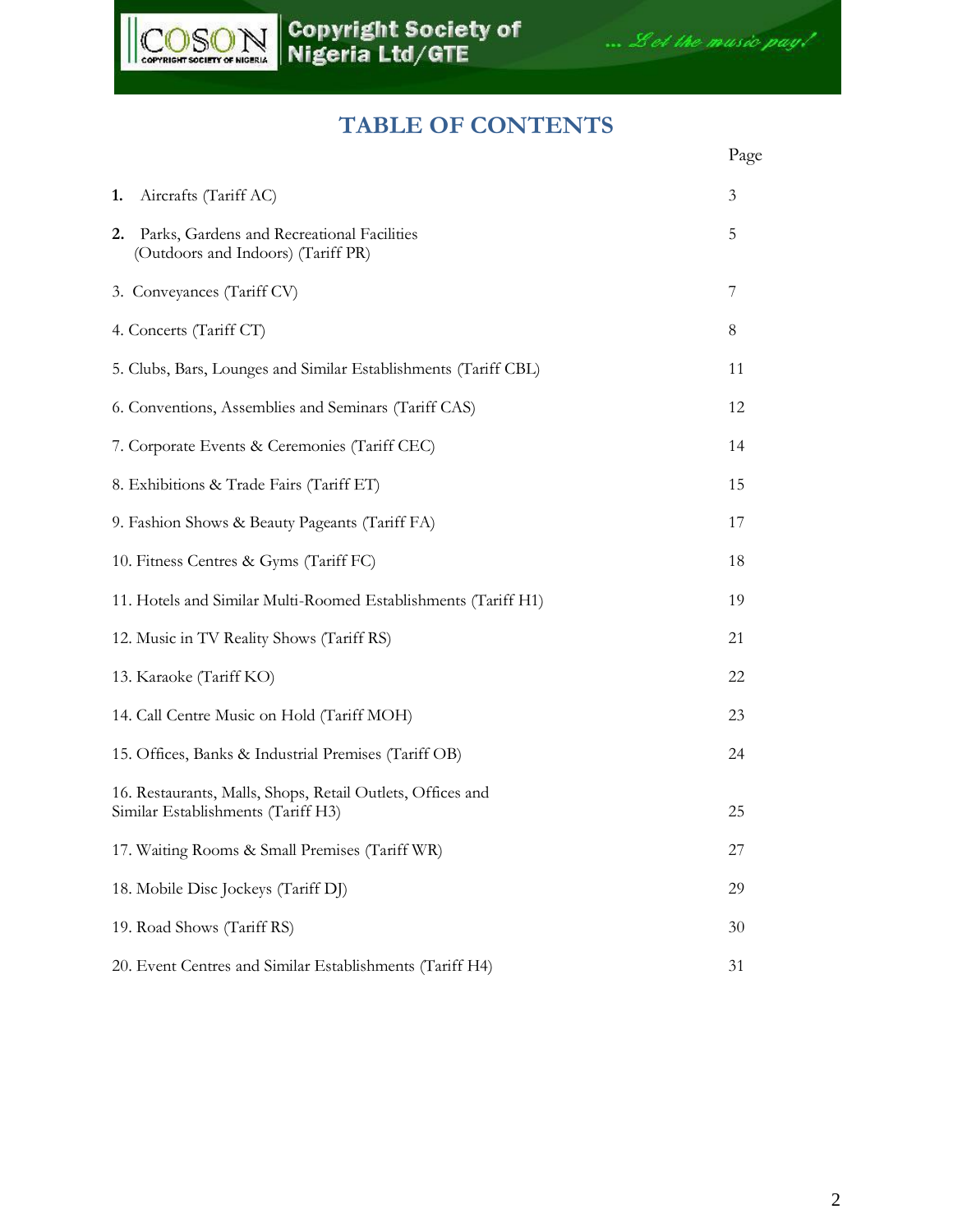

# **MUSIC COPYRIGHT TARIFF MUSICAL WORKS & SOUND RECORDINGS AIRCRAFTS (Tariff AC)**

#### **1. SCOPE OF TARIFF**

- 1.1 This tariff applies to performances of music in aircrafts registered in Nigeria, by any means other than live performance. Such means include but are not limited to:
	- Radio or television;
	- Audio or video tape player;
	- Compact disc or record player(s);
	- Cinematograph equipment;
	- Any other mechanical and/or electronic device(s) for performing musical works.
- 1.2. This tariff applies to copyright in the musical works and sound recordings.

#### **2. GENERAL CONDITIONS AND DEFINITIONS**

- 2.1 This TARIFF applies to performances of music covered by a licence from COSON. COSON is not bound to offer a licence under this tariff in respect of any performances for which application was not made in advance.
- 2.3 The royalties payable under this tariff are calculated by reference to the total seating capacity of each aircraft.
- 2.4 For the purposes of this tariff the following definitions shall apply:- 2.4.1"Aircraft" means any aircraft registered in Nigeria on which the licensee does, or (where such acts are otherwise unlicensed by COSON) authorises another to do any of the acts referred to under Section 15 of the Nigerian Copyright Act, LFN 2004.
- 2.5. COSON reserves the right to make such variations in this tariff as it considers appropriate where licensing premises or performances which, in its opinion, do not fall within the scope of this tariff.

#### 3. **ROYALTY RATES**

3.1 The annual royalty rates per Aircraft are calculated as follows:

**Royalty Fee/Person/Day N 50.00** 

#### **4. TARIFF ADJUSTMENT**

These rates are subject to adjustments which may arise from wide inflationary swings and increase in CPI as published by the National Bureau of Statistics, Nigeria.

#### **5. VALUE ADDED TAX Reg. No IUV10002257610.**

These tariffs are subject to Value Added Tax.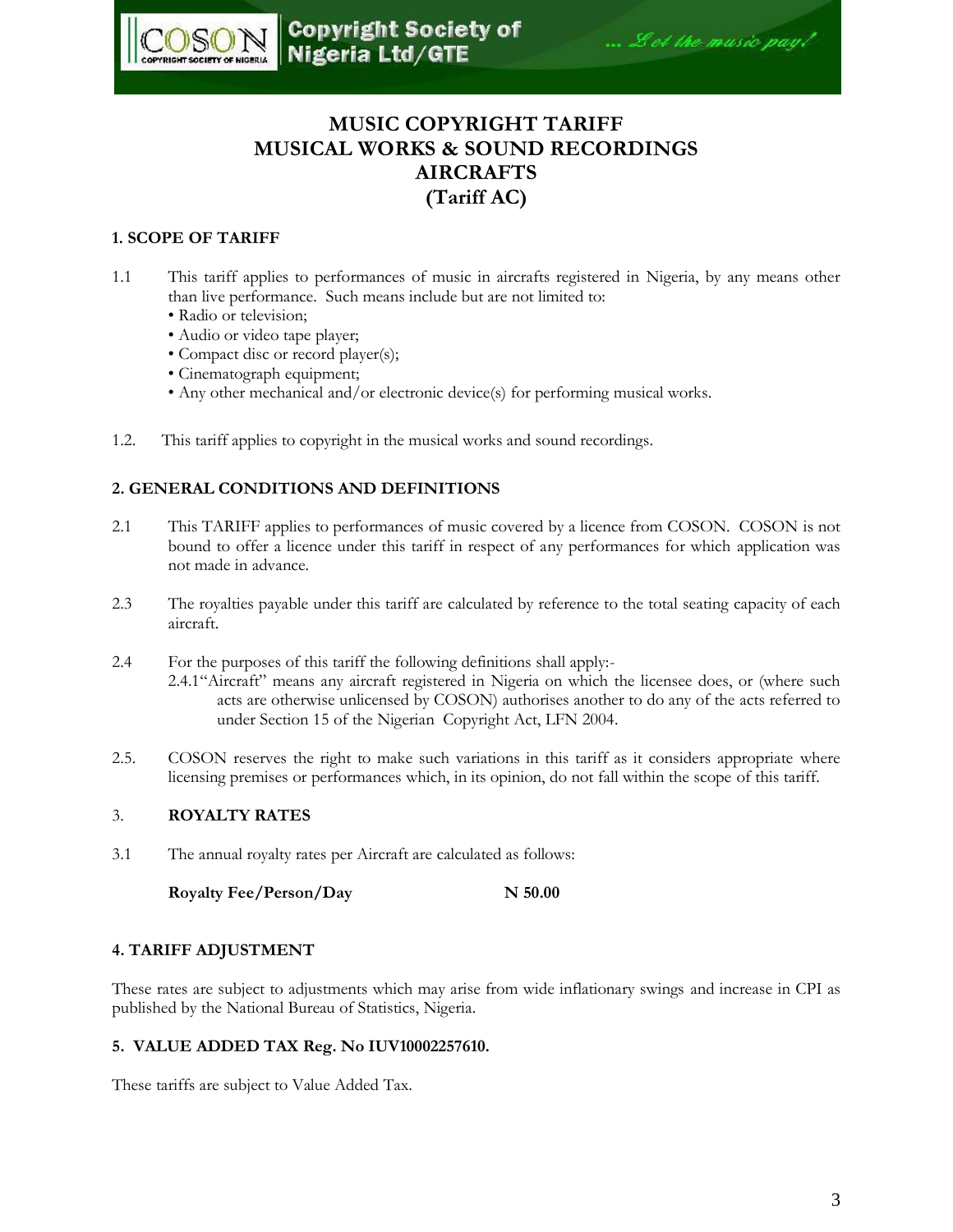#### **6. WITHHOLDING TAX**

COSON is a non-profit making organization Limited by Guarantee under the Companies and Allied Matters Act. Users/Licensees are therefore not expected to deduct withholding tax when paying these fees.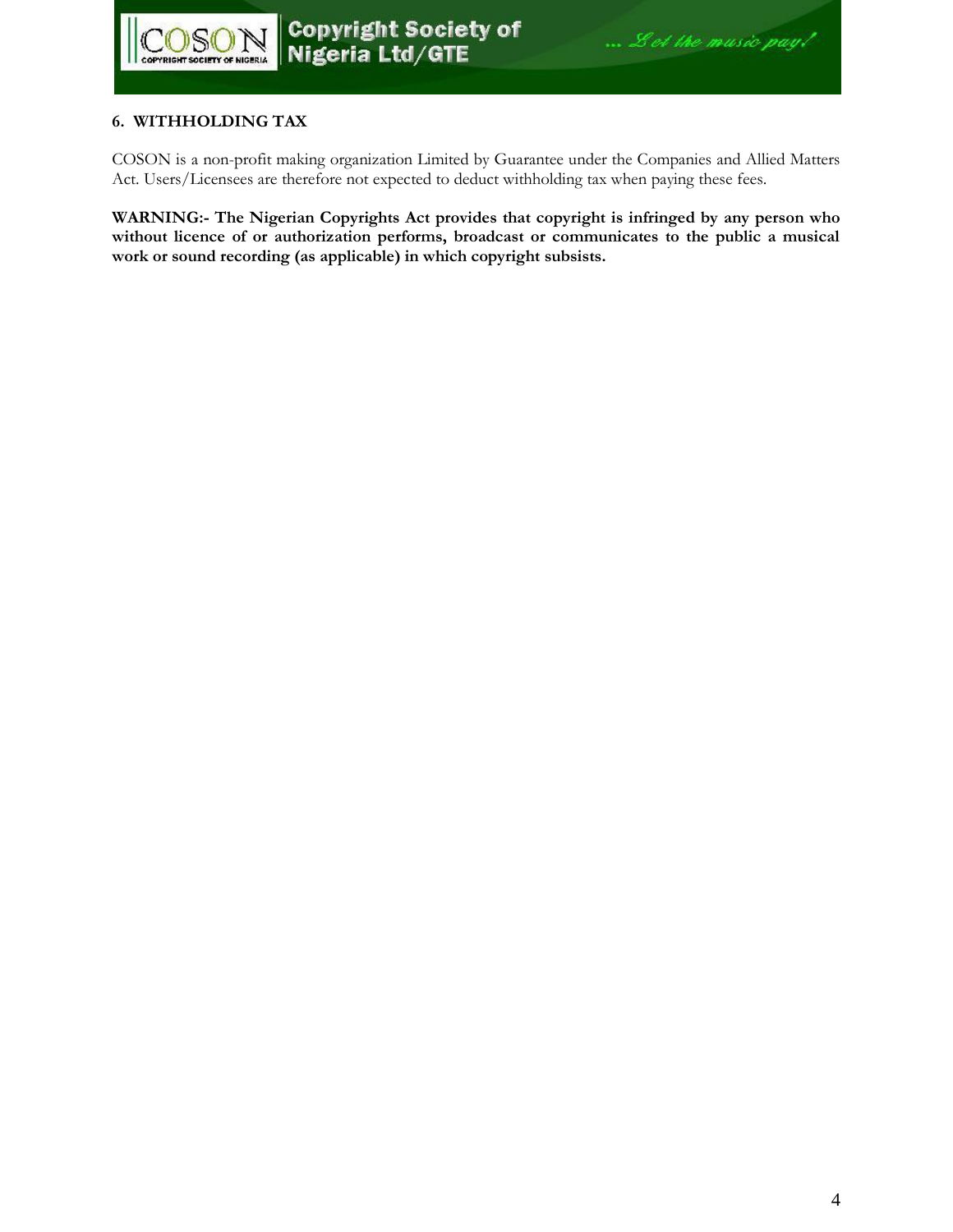# **MUSIC COPYRIGHT TARIFF MUSICAL WORKS & SOUND RECORDINGS PARKS, GARDENS AND RECREATIONAL FACILITIES (OUTDOORS AND INDOORS) (Tariff PR)**

#### **1. SCOPE OF TARIFF**

- 1.1 This tariff applies to the performances of recorded and background music by means of mechanical instruments at both temporary and permanent parks, gardens, recreational facilities, theme parks with roundabouts, riding devices, side shows, stadia, and similar facilities.
- 1.2 This tariff applies to copyright in the musical works and sound recordings.

#### **2. GENERAL CONDITIONS AND DEFINITIONS**

- 2.1 This TARIFF applies to performances of music covered by a licence from COSON. COSON is not bound to offer a licence under this tariff in respect of any performances for which application was not made in advance.
- 2.2 For the purposes of this tariff the following definitions shall apply:-
	- 2.4.1 "COSON" means the Copyright Society of Nigeria LTD/GTE.
	- 2.4.2 "Mechanical Instrument" means any radio, television, compact disc, gramophone, audio or video tape disc or cassette player, or any other mechanical/electronic/digital device for playing musical works.
- 2.3 COSON reserves the right to make such variations in this tariff as it considers appropriate where licensing premises or performances which, in its opinion, do not fall within the scope of this tariff.

#### **3. TARIFF RATES**

**Royalty Fee/Person/Day N 50.00**

#### **4. TARIFF ADJUSTMENT**

These rates are subject to adjustments which may arise from wide inflationary swings and increase in CPI as published by the National Bureau of Statistics, Nigeria.

#### **5. VALUE ADDED TAX Reg. No IUV10002257610.**

These tariffs are subject to Value Added Tax.

#### **6. WITHHOLDING TAX**

COSON is a non-profit making organization Limited by Guarantee under the Companies and Allied Matters Act. Users/Licensees are therefore not expected to deduct withholding tax when paying these fees.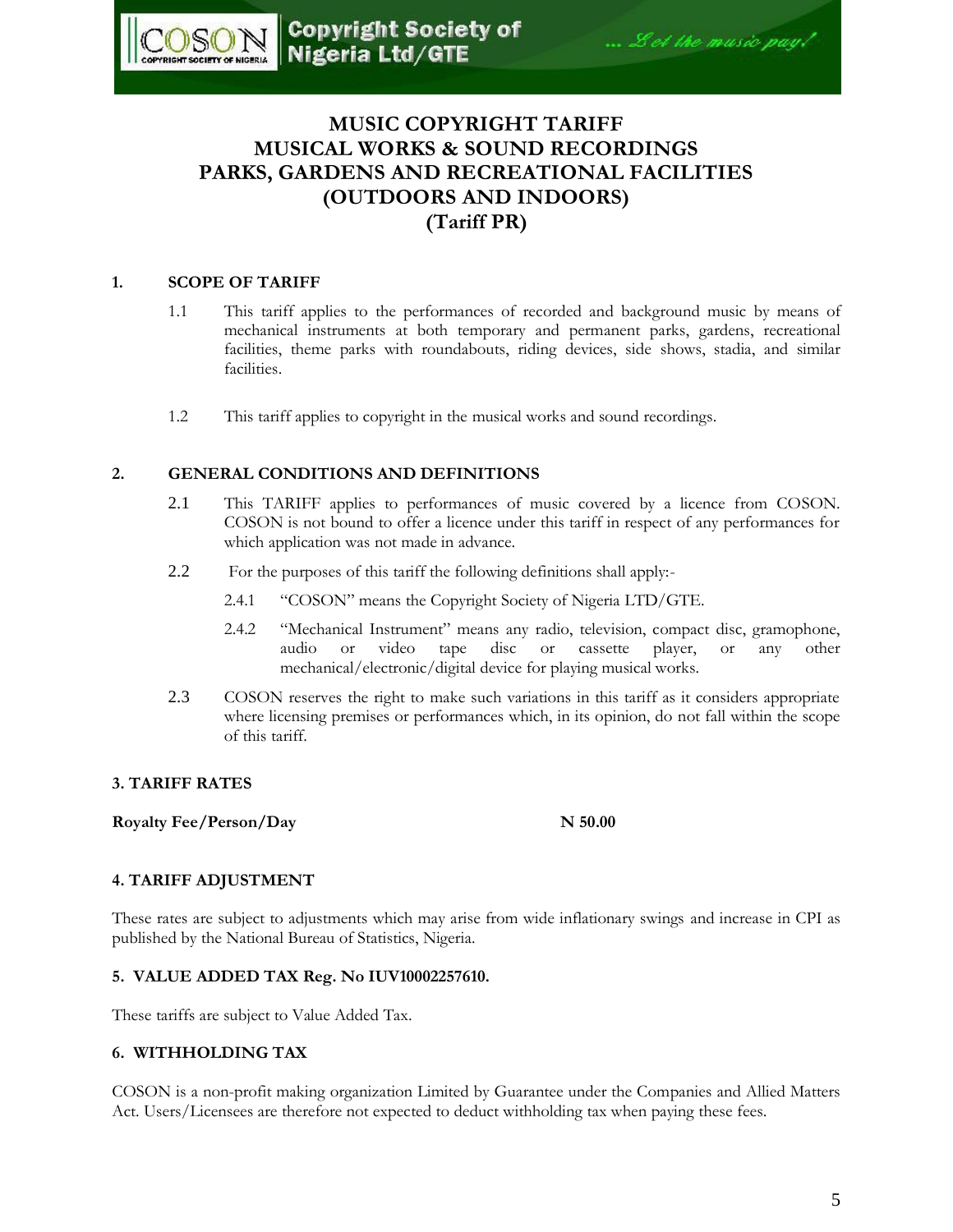

... Let the music pay!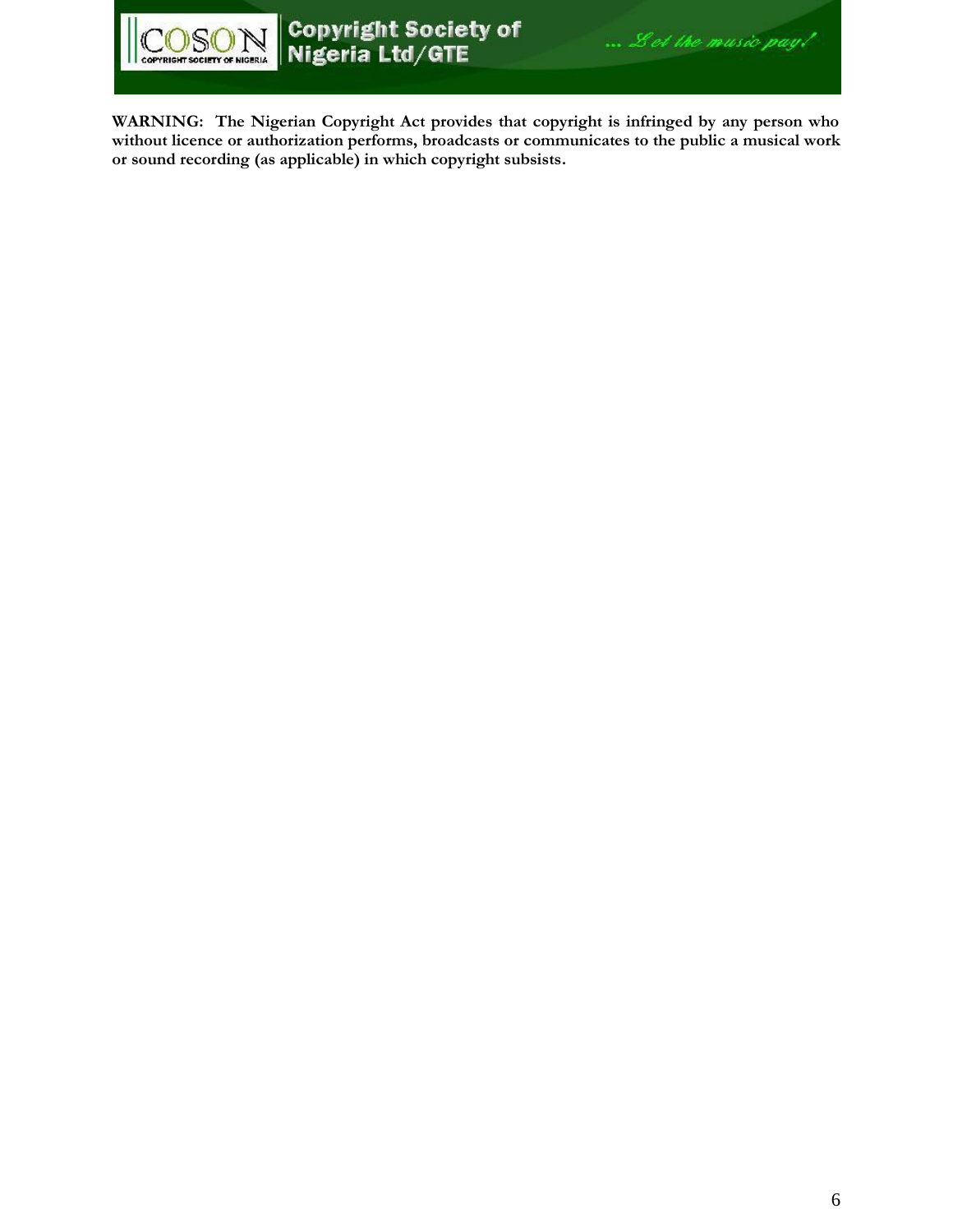

# **MUSIC COPYRIGHT TARIFF MUSICAL WORKS & SOUND RECORDINGS CONVEYANCES (TARIFF C1)**

# **1. SCOPE OF TARIFF**

1.1 This tariff applies to the performance/ use of recorded music in taxis, buses, mini coaches, luxurious buses, corporate vehicles and general conveyances.

1.2 This tariff applies to copyright in the musical works and sound recordings.

### **2. GENERAL CONDITIONS AND DEFINITIONS**

2.1 The tariff applies only to performance/use of music covered by a licence from COSON, obtained before the performance/use commences. Any performance or use not so covered will be assessed at double this tariff.

2.2 COSON is not bound to offer a licence under this tariff in respect of any performance/use for which application was not made in advance.

2.3 The LICENCE FEES are calculated by reference to the maximum seating capacity of taxis, buses, mini coaches, luxurious buses, corporate vehicles and general conveyances.

2.4 COSON reserves the right to make such variations in this tariff as it considers appropriate when licensing vehicles or performance which, in its opinion, do not fall within the scope of this tariff.

2.5 Conveyances for the purpose of this tariff shall mean public/commercial transport carriers other than aircrafts and ships.

| 3. TARIFF                              | <b>RATES</b> |
|----------------------------------------|--------------|
| 3.1 Licence fee per day/passenger/trip | N35.60       |

# **4. TARIFF ADJUSTMENT**

These rates are subject to adjustments which may arise from wide inflationary swings and increase in CPI as published by the National Bureau of Statistics, Nigeria.

### **5. VALUE ADDED TAX Reg. No IUV10002257610**.

These tariffs are subject to value added tax.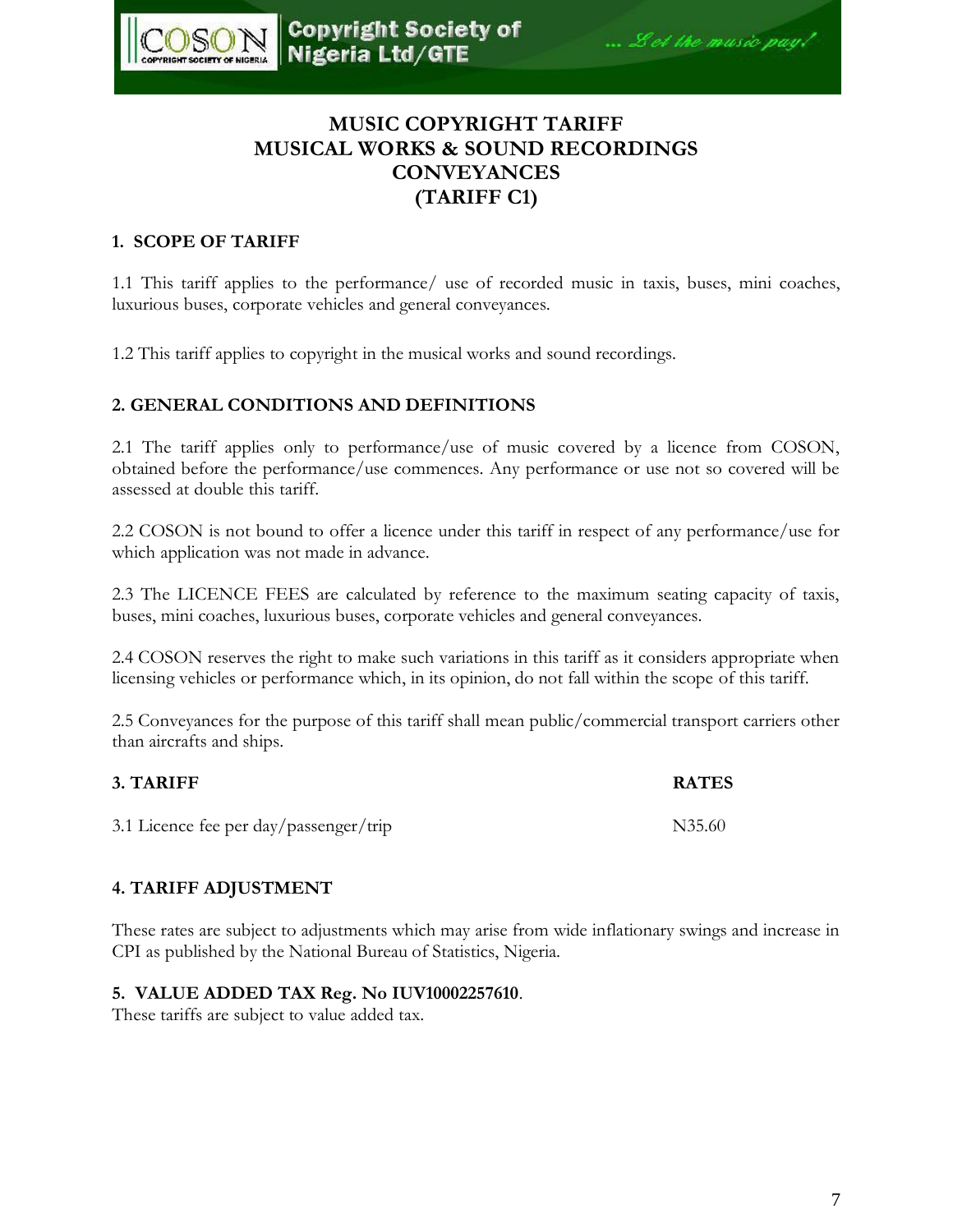

# **6. WITHHOLDING TAX**

The society is a non-profit making organization Limited by guarantee under the Companies and Allied Matters Act. Users/Licensees are therefore not expected to deduct withholding tax when paying these fee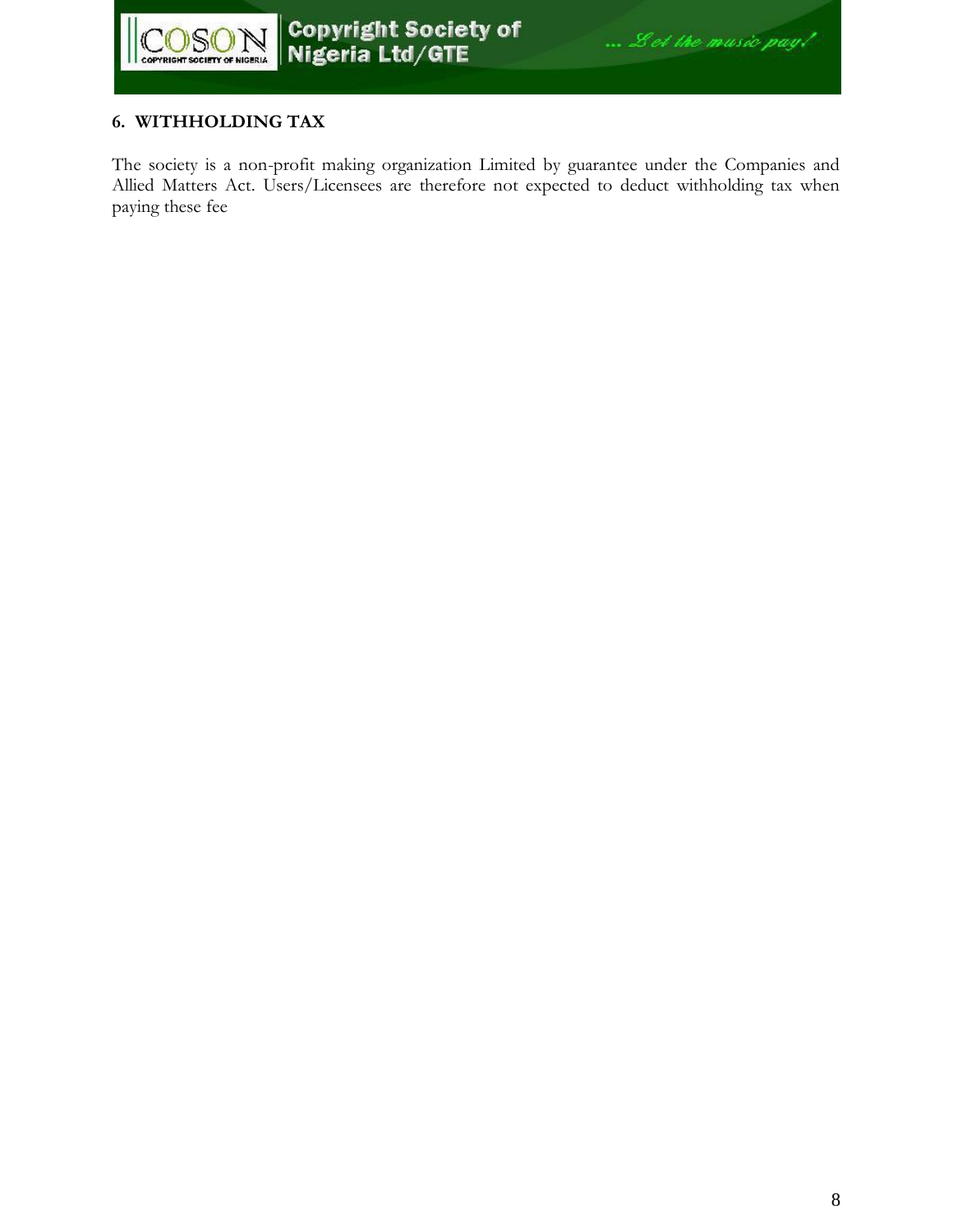

# **MUSIC COPYRIGHT TARIFF MUSICAL WORKS & SOUND RECORDINGS CONCERTS (Tariff CT)**

#### **1. SCOPE OF TARIFF**

1.1 This tariff applies to the performance of music whether live or recorded at concert venues, where there is a charge for admission.

1.2 This tariff applies to copyright in the musical works and sound recordings.

#### **2. GENERAL CONDITIONS AND DEFINITIONS**

2.1 The tariff applies only to performance of music covered by a licence from COSON, obtained before the Performance commences.

2.2 Any performance not so covered will be assessed at double this tariff. COSON is not bound to offer a licence under this tariff in respect of any performance for which application was not made in advance.

2.3 The LICENCE FEES are calculated by reference to the unlimited number of times the music is used within the period specified below:

#### **3. ROYALTY FEE IS CALCULATED BASED ON:**

1. The capacity of the Venue

2. The number of songs performed at the venue

#### **4. TARIFF RATES RATE N/DAY/SONG**

| <b>Between</b> | 1-100 Seating Capacity          | 153,452 |
|----------------|---------------------------------|---------|
|                | 101-200 Seating Capacity        | 241,132 |
|                | 201-500 Seating Capacity        | 357,918 |
|                | $500-1000$ & $1000$             | 501,010 |
|                | 1001 and above seating capacity | 937,715 |

#### **5. TARIFF ADJUSTMENT**

These rates are subject to adjustments which may arise from wide inflationary swings and increase in CPI as published by the National Bureau of Statistics, Nigeria.

#### **6. VALUE ADDED TAX Reg. No IUV10002257610.**

These tariffs are subject to Value Added Tax.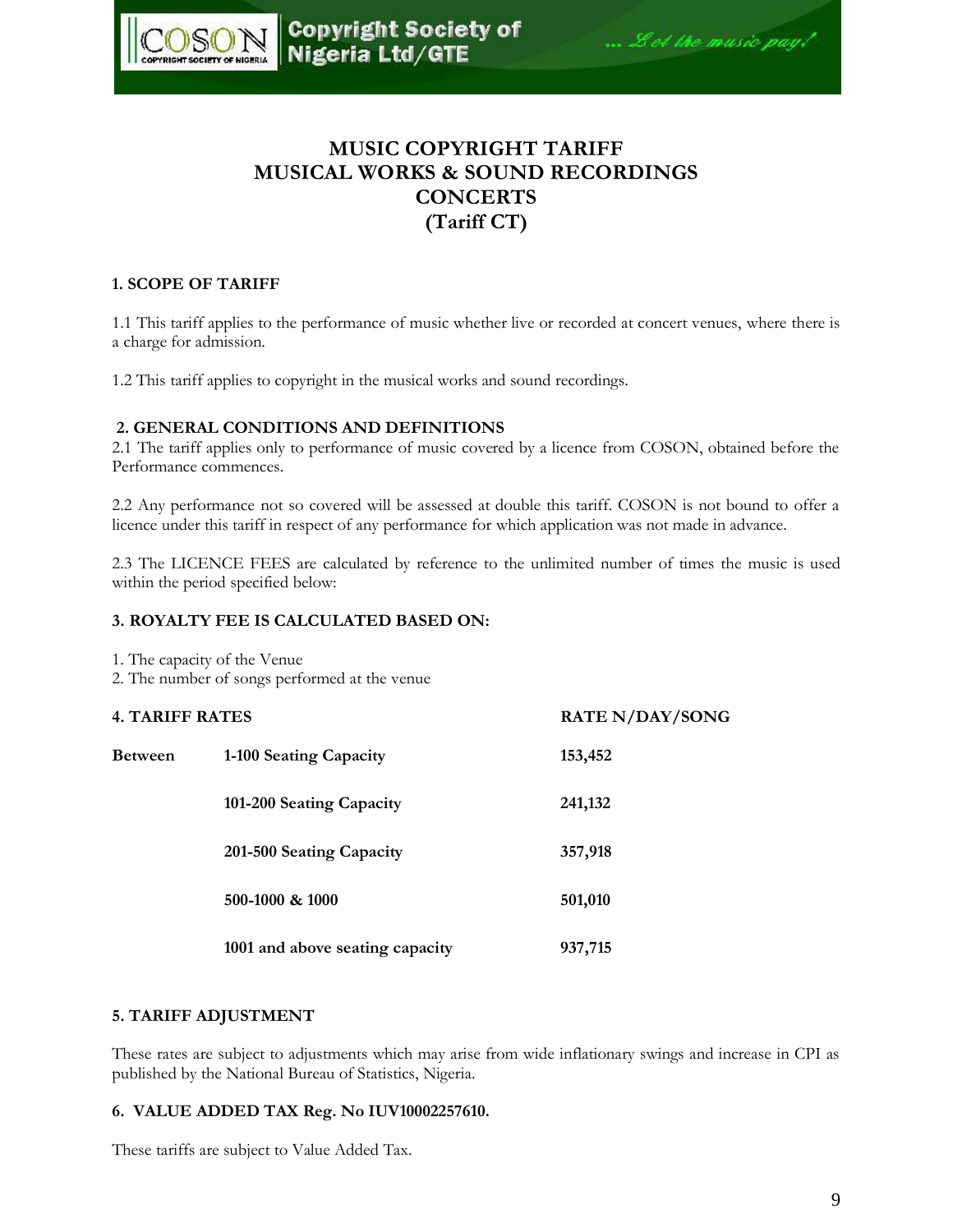### **7. WITHHOLDING TAX**

COSON is a non-profit making organization Limited by Guarantee under the Companies and Allied Matters Act. Users/Licensees are therefore not expected to deduct withholding tax when paying these fees.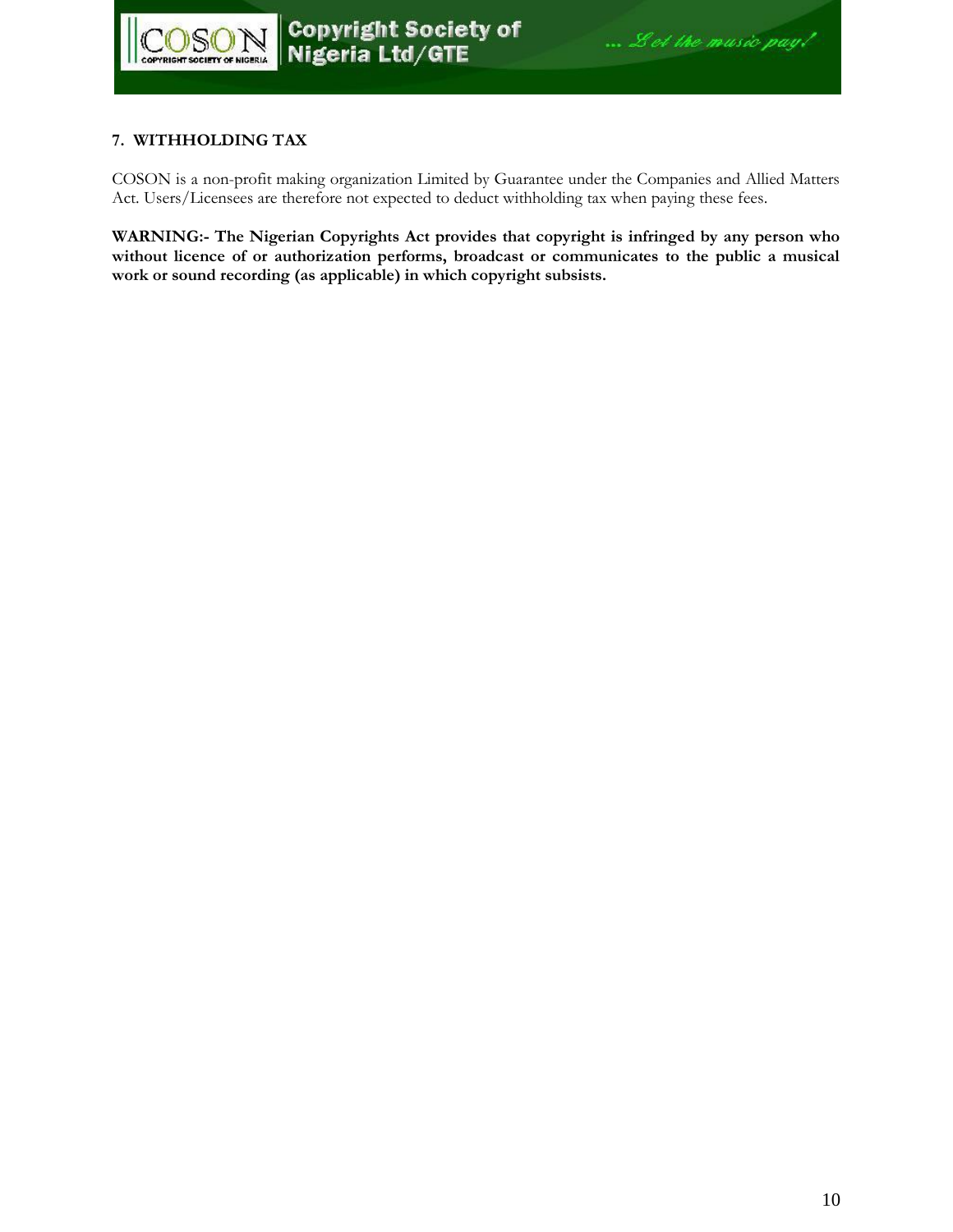# **MUSIC COPYRIGHT TARIFF MUSICAL WORKS & SOUND RECORDINGS CLUBS, BARS, LOUNGES AND SIMILAR ESTABLISHMENTS (TARIFF CBL)**

#### **1. SCOPE OF TARIFF**

**OSC** 

- 1.1This tariff applies to performances of music (including karaoke performances) whether live or recorded means in nightclubs, clubs, discotheques, studios, dance schools or other establishments operating in a comparable manner, for performance by the proprietors of the premises.
- 1.2 This tariff applies to copyright in the musical works and sound recordings.

#### **2. GENERAL CONDITIONS AND DEFINITIONS**

- 2.1 This tariff applies to performances of music covered by a licence from COSON, obtained before the performances commence. COSON is not bound to offer a licence under this tariff in respect of any performances for which application was not made in advance.
- 2.2 The LICENCE FEES are calculated by reference to person capacity of the facility in which the music is performed.

"Persons" Capacity" shall mean the maximum number of persons which could normally be accommodated in the room where the performances take place.

2.3 COSON reserves the right to make such variations in this tariff as it considers appropriate where licensing premises or performances which, in its opinion, do not fall within the scope of this tariff.

2.4 Every Licensee under COSON"s tariffs will pay to COSON in addition to the royalty due, a sum in respect of Value Added Tax calculated at the relevant rate on the royalty payable.

#### **3. ROYALTY RATES N**50.25/ person/day

#### **4. TARIFF ADJUSTMENT**

These rates are subject to adjustments which may arise from wide inflationary swings and increase in CPI as published by the National Bureau of Statistics, Nigeria.

#### **5. VALUE ADDED TAX Reg. No IUV10002257610.**

These tariffs are subject to Value Added Tax.

#### **6. WITHHOLDING TAX**

COSON is a non-profit making organization Limited by Guarantee under the Companies and Allied Matters Act. Users/Licensees are therefore not expected to deduct withholding tax when paying these fees.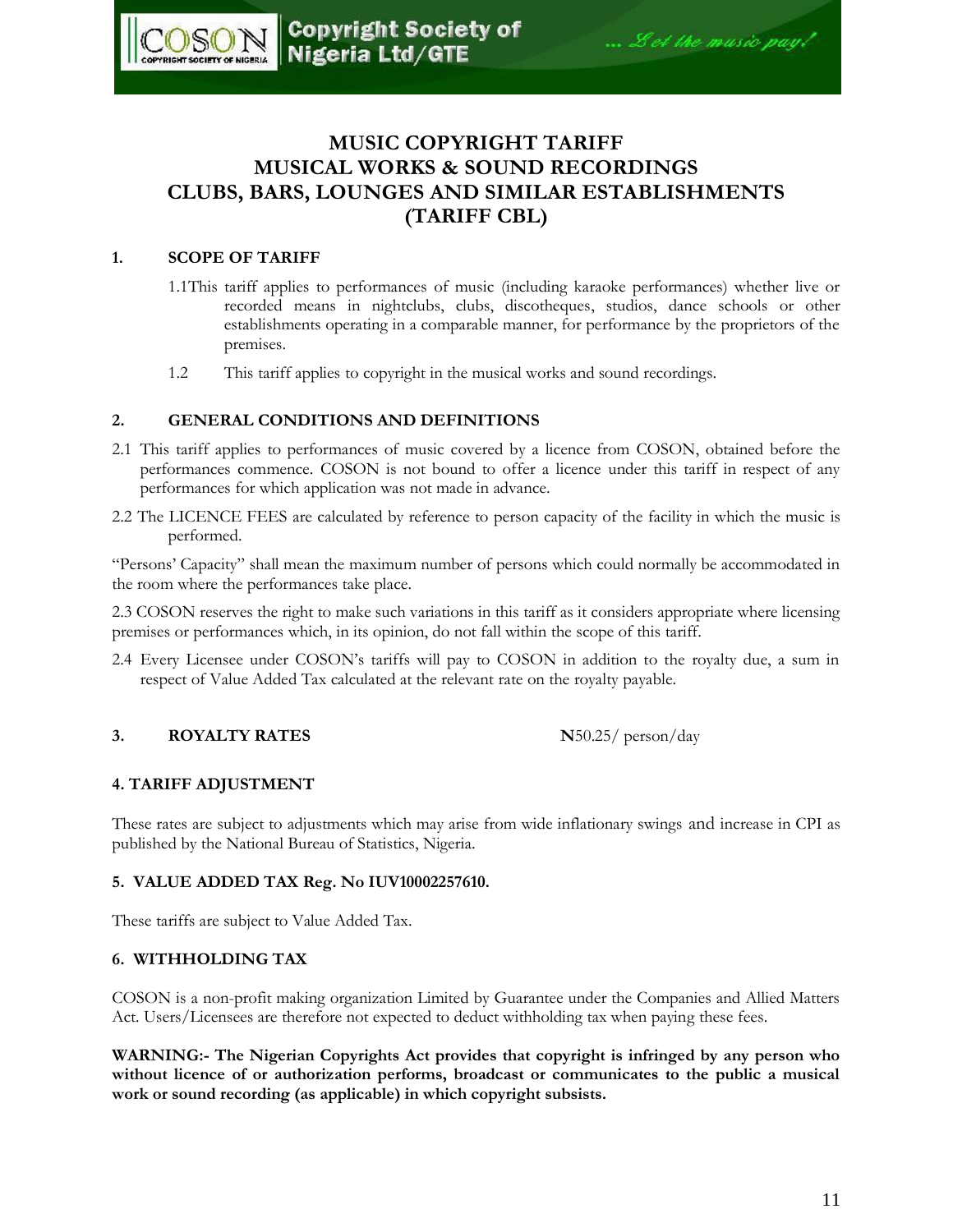# **MUSIC COPYRIGHT TARIFF MUSICAL WORKS & SOUND RECORDINGS CONVENTIONS, ASSEMBLIES AND SEMINARS (Tariff CAS)**

# **1. SCOPE OF TARIFF**

 $OS($ 

- 1.1 This tariff applies to performances of music whether live or recorded at conventions, assemblies and seminars where music is not the main entertainment.
- 1.2 This tariff applies to the copyright in the musical works and sound recordings.

# **2. GENERAL CONDITIONS AND DEFINITIONS**

- 2.1 This TARIFF applies to performances of music covered by a licence from COSON. COSON is not bound to offer a licence under this tariff in respect of any performances for which application was not made in advance.
- 2.2 For the purposes of this tariff the following definitions shall apply:-
	- 2.2.1 "Persons" Capacity" shall mean the maximum number of persons which could normally be accommodated in the room where the performances take place.
- 2.3 COSON reserves the right to make such variations in this tariff as it considers appropriate where licensing premises or performances which, in its opinion, do not fall within the scope of this tariff.
- 2.4 Every Licensee under COSON"s tariffs will pay to COSON addition to the royalty due, a sum in respect of Value Added Tax calculated at the relevant rate on the royalty payable.

# **3. ROYALTY RATES**

|              | <b>ROYALTY PER EVENT</b> | N            |
|--------------|--------------------------|--------------|
| $0 - 100$    | PERSONS                  | 126,469.00   |
| $101 - 200$  |                          | 241,296.80   |
| $201 - 400$  |                          | 456,790.72   |
| $401 - 800$  |                          | 807,212.20   |
| $801 - 1000$ |                          | 1,695,895.00 |
|              |                          | 89,000.00    |

# **4. TARIFF ADJUSTMENT**

These rates are subject to adjustments which may arise from wide inflationary swings and increase in CPI as published by the National Bureau of Statistics, Nigeria.

# **5. VALUE ADDED TAX Reg. No IUV10002257610.**

These tariffs are subject to Value Added Tax.

# **6. WITHHOLDING TAX**

COSON is a non-profit making organization Limited by Guarantee under the Companies and Allied Matters Act. Users/Licensees are therefore not expected to deduct withholding tax when paying these fees.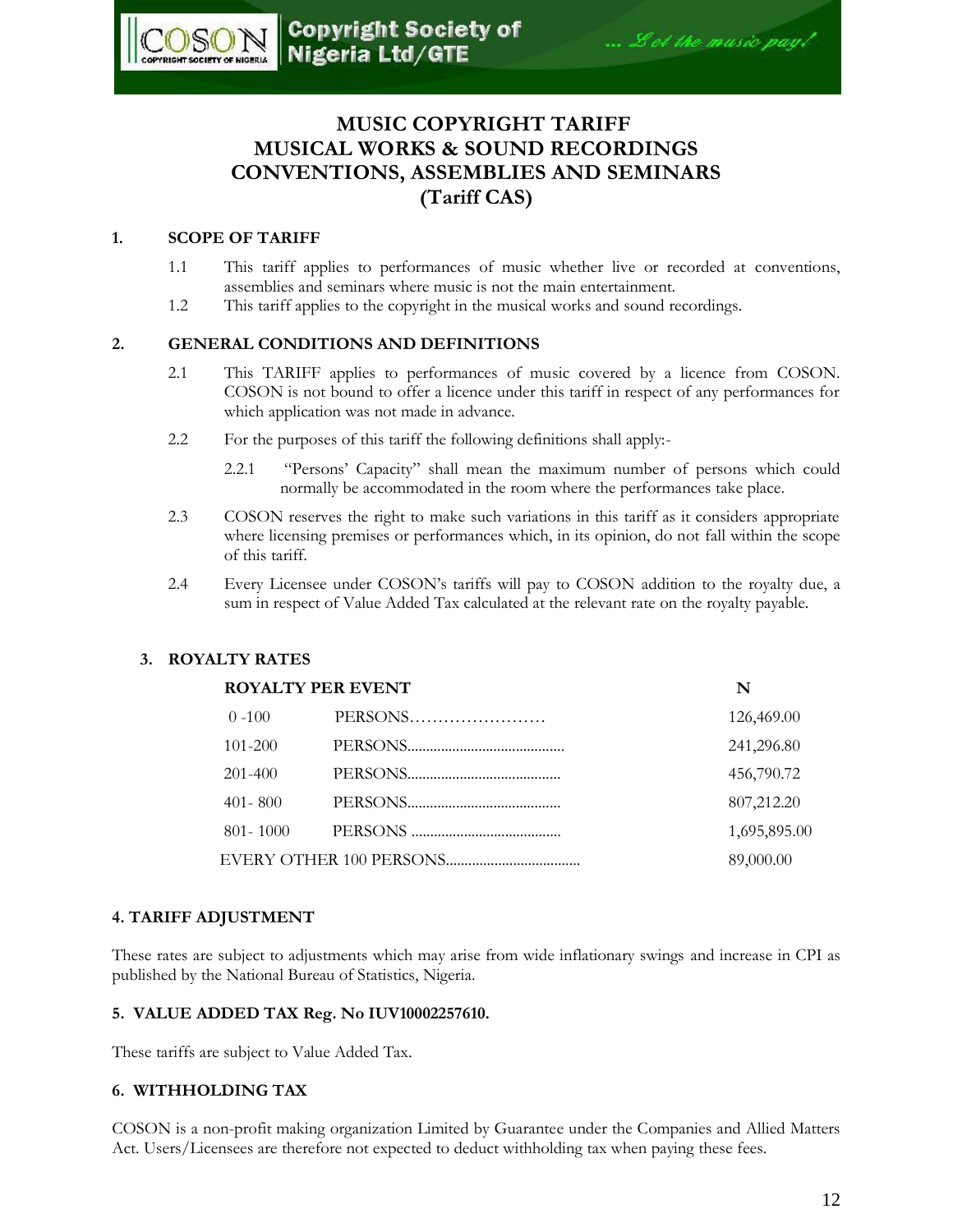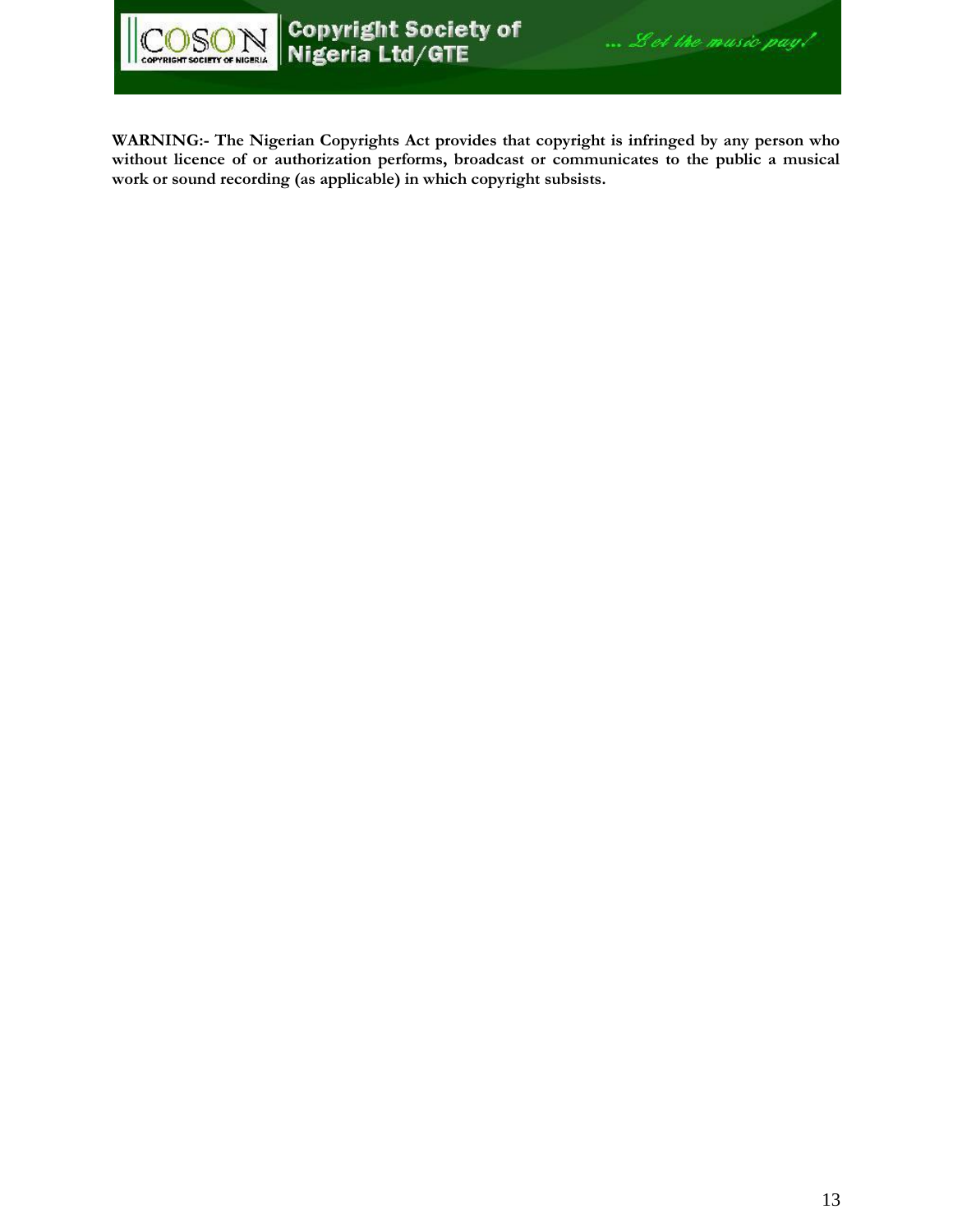# **MUSIC COPYRIGHT TARIFF MUSICAL WORKS & SOUND RECORDINGS CORPORATE EVENTS & CEREMONIES (Tariff CEC)**

# **1. SCOPE OF TARIFF**

- 1.1 This tariff applies to occasional performances/use of recorded and live music at office parties, awards, graduations and similar functions held by offices and industrial premises.
- 1.2 This tariff applies to copyright in the musical works and sound recordings.

# **2. GENERAL CONDITIONS AND DEFINITIONS**

- 2.1 This TARIFF applies to performances of music covered by a licence from COSON. COSON is not bound to offer a licence under this tariff in respect of any performances for which application was not made in advance.
- 2.2 "Persons" Capacity" means the maximum number of persons which could under normal circumstances, be accommodated in the room or venue where the performances take place.
- 2.3 COSON reserves the right to make such variations in this tariff as it considers appropriate where licensing premises or performances which, in its opinion, do not fall within the scope of this tariff.
- 2.4 Every Licensee under COSON"s tariffs will pay to COSON in addition to the royalty due, a sum in respect of Value Added Tax calculated at the relevant rate on the royalty payable

# 3. **ROYALTY RATES.**

| <b>ROYALTY PER EVENT</b> |                                | N/Day        |
|--------------------------|--------------------------------|--------------|
| $0 - 100$                | <b>PERSONS</b>                 | 415,469.00   |
| $101 - 200$              | <b>PERSONS</b>                 | 694,696.80   |
| $201 - 400$              | <b>PERSONS</b>                 | 881,390.72   |
| $401 - 800$              | <b>PERSONS</b>                 | 1,163,212.20 |
|                          | 801-1000 PERSONS               | 2,407,895.00 |
|                          | <b>EVERY OTHER 100 PERSONS</b> | 178,000.00   |

# **4. TARIFF ADJUSTMENT**

These rates are subject to adjustments which may arise from wide inflationary swings and increase in CPI as published by the National Bureau of Statistics, Nigeria.

# **5. VALUE ADDED TAX Reg. No IUV10002257610.**

These tariffs are subject to Value Added Tax.

# **6. WITHHOLDING TAX**

COSON is a non-profit making organization Limited by Guarantee under the Companies and Allied Matters Act. Users/Licensees are therefore not expected to deduct withholding tax when paying these fees.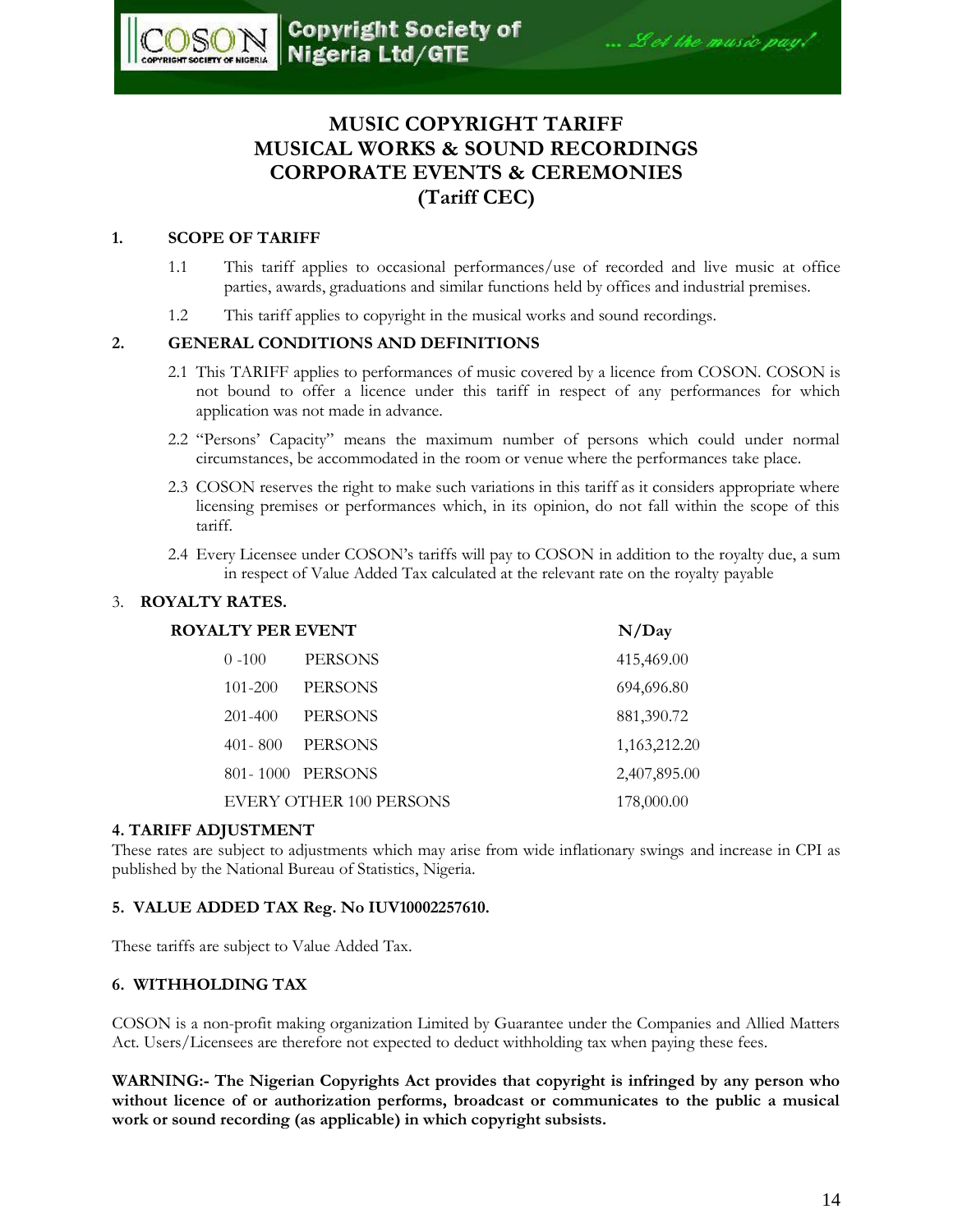# **MUSIC COPYRIGHT TARIFF MUSICAL WORKS & SOUND RECORDINGS EXHIBITIONS & TRADE FAIRS (Tariff ET)**

# **1. SCOPE OF TARIFF**

**OSON** 

COPYRIGHT SOCIETY OF NIGERIA

- 1.1 This tariff applies to performances of music at exhibitions, trade fairs, flea markets, ad hoc promotions of goods/services and similar functions.
- 1.2 This tariff applies to the copyright in the musical works and sound recordings.

# **2. GENERAL CONDITIONS AND DEFINITIONS**

- 2.1 This TARIFF applies to performances of music covered by a licence from COSON. COSON is not bound to offer a licence under this tariff in respect of any performances for which application was not made in advance.
- 2.2 The royalties payable under this tariff are calculated by reference to the duration of the exhibition/function and/or the type of music use whether by live or by way of electronic/mechanical device.
- 2.3 For the purposes of this tariff the following definitions shall apply:-
	- 2.3.1 "Compact disc, record, tape or video player" means any compact disc, gramophone, audio or video tape disc or cassette player, or any other mechanical, electronic or digital device for playing musical works.
- 2.3 COSON reserves the right to make such variations in this tariff as it considers appropriate where licensing premises or performances which, in its opinion, do not fall within the scope of this tariff.
- 2.4 Every Licensee under COSON"s tariffs will pay to COSON in addition to the royalty due, a sum in respect of Value Added Tax calculated at the relevant rate on the royalty payable.

# **3. ROYALTY RATES**

3.1 The royalty for **daily performances for musical works and sound recordings**:

**Royalty per musical works and sound recordings/day**

**N**1,472.86

- 3.2 For performances given by individual stall holders, by means of compact disc, record or tape players and/or radio or television apparatus special royalties will be quoted according to the circumstances of each case.
- 3.3 All the above must be certified by an auditor or accountant or in a manner acceptable to COSON

# **4. TARIFF ADJUSTMENT**

These rates are subject to adjustments which may arise from wide inflationary swings and increase in CPI as published by the National Bureau of Statistics, Nigeria.

# **5. VALUE ADDED TAX Reg. No IUV10002257610.**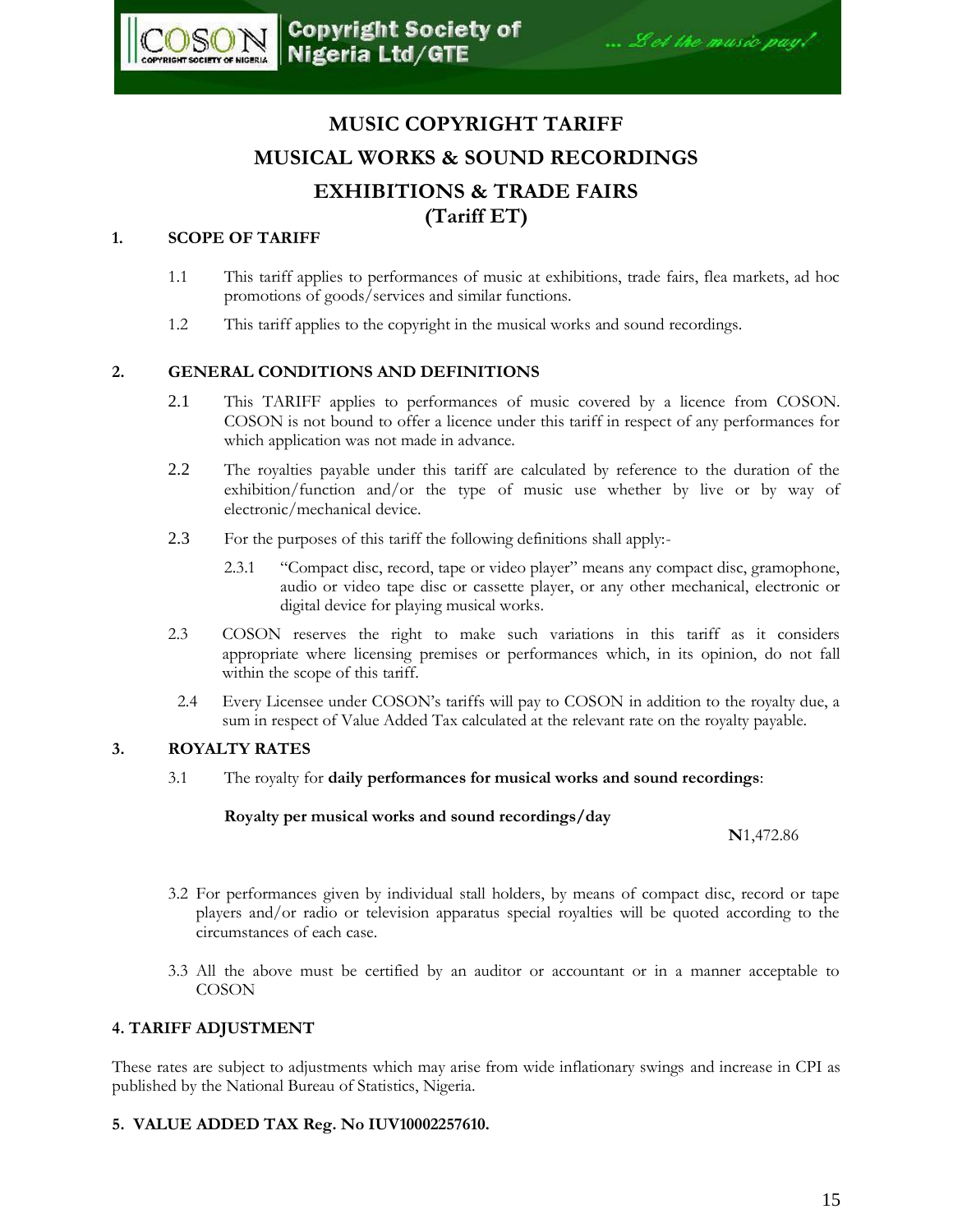These tariffs are subject to Value Added Tax.

#### **6. WITHHOLDING TAX**

COSON is a non-profit making organization Limited by Guarantee under the Companies and Allied Matters Act. Users/Licensees are therefore not expected to deduct withholding tax when paying these fees.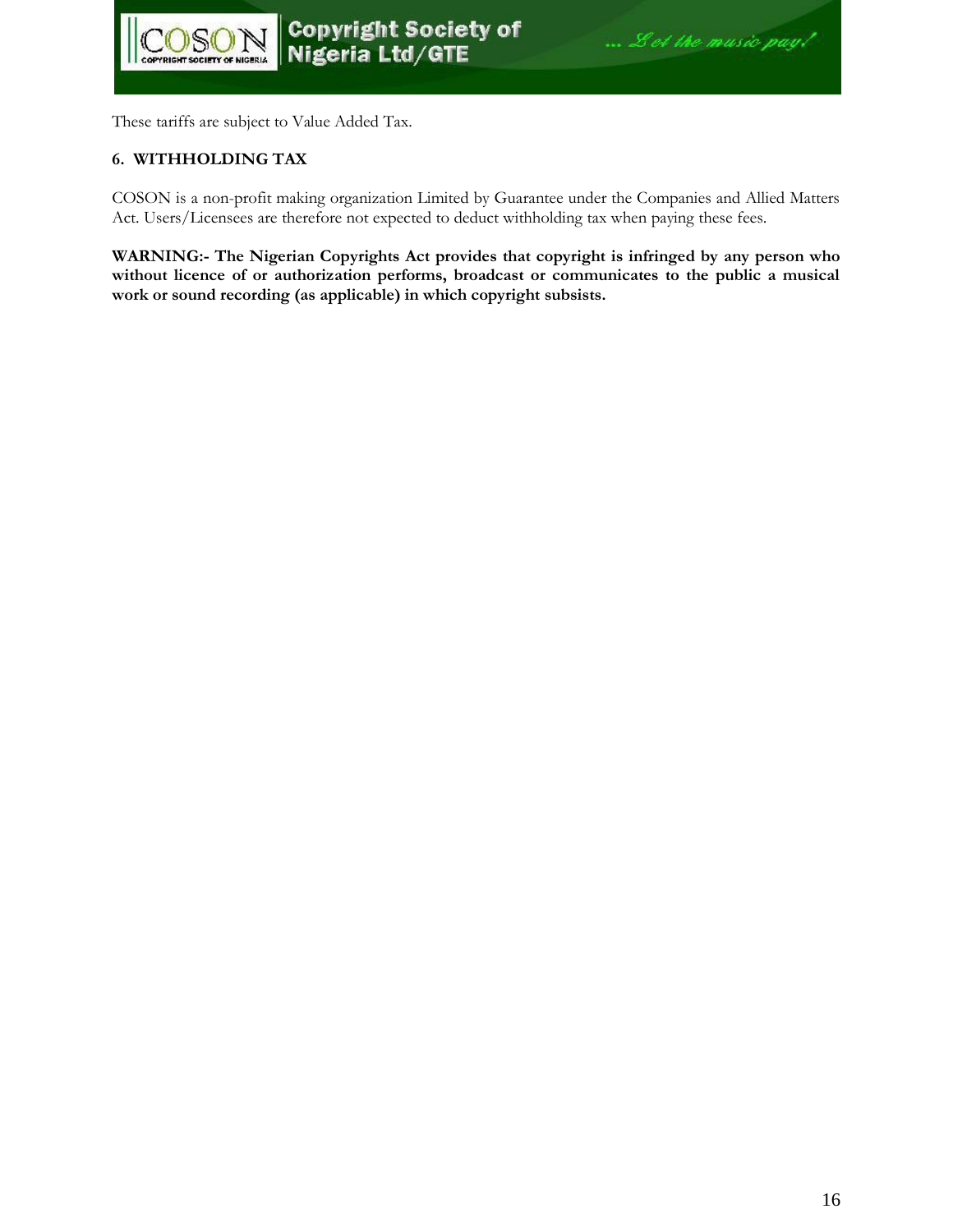# **MUSIC COPYRIGHT TARIFF FASHION SHOWS & BEAUTY PAGEANTS. (Tariff FA)**

# **1. SCOPE OF TARIFF**

**OSC** 

- 1.1 This tariff applies to performances of music whether live or recorded at fashion shows, beauty pageants and other events where music is not the main entertainment.
- 1.2 This tariff applies to the copyright in the musical works and sound recordings

# **2. GENERAL CONDITIONS AND DEFINITIONS**

- 2.5 This TARIFF applies to performances of music covered by a licence from COSON. COSON is not bound to offer a licence under this tariff in respect of any performances for which application was not made in advance.
- 2.6 For the purposes of this tariff the following definitions shall apply:-
	- 2.6.1 "Persons" Capacity" shall mean the maximum number of persons which could normally be accommodated in the room where the performances take place.
- 2.7 COSON reserves the right to make such variations in this tariff as it considers appropriate where licensing premises or performances which, in its opinion, do not fall within the scope of this tariff.
- 2.8 Every Licensee under COSON"s tariffs will pay to COSON in addition to the royalty due, a sum in respect of Value Added Tax calculated at the relevant rate on the royalty payable.

### **3 ROYALTY RATES**

| Royalty         | N          |
|-----------------|------------|
| Minimum Fee/Day | 353,863.00 |

# **4. TARIFF ADJUSTMENT**

These rates are subject to adjustments which may arise from wide inflationary swings and increase in CPI as published by the National Bureau of Statistics, Nigeria.

# **5. VALUE ADDED TAX Reg. No IUV10002257610.**

These tariffs are subject to Value Added Tax.

# **6. WITHHOLDING TAX**

COSON is a non-profit making organization Limited by Guarantee under the Companies and Allied Matters Act. Users/Licensees are therefore not expected to deduct withholding tax when paying these fees.

**WARNING:- The Nigerian Copyrights Act provides that copyright is infringed by any person who without licence of or authorization performs, broadcast or communicates to the public a musical work or sound recording (as applicable) in which copyright subsists.** 

Copyright Society of<br>Nigeria Ltd/GTE ... Let the music pay!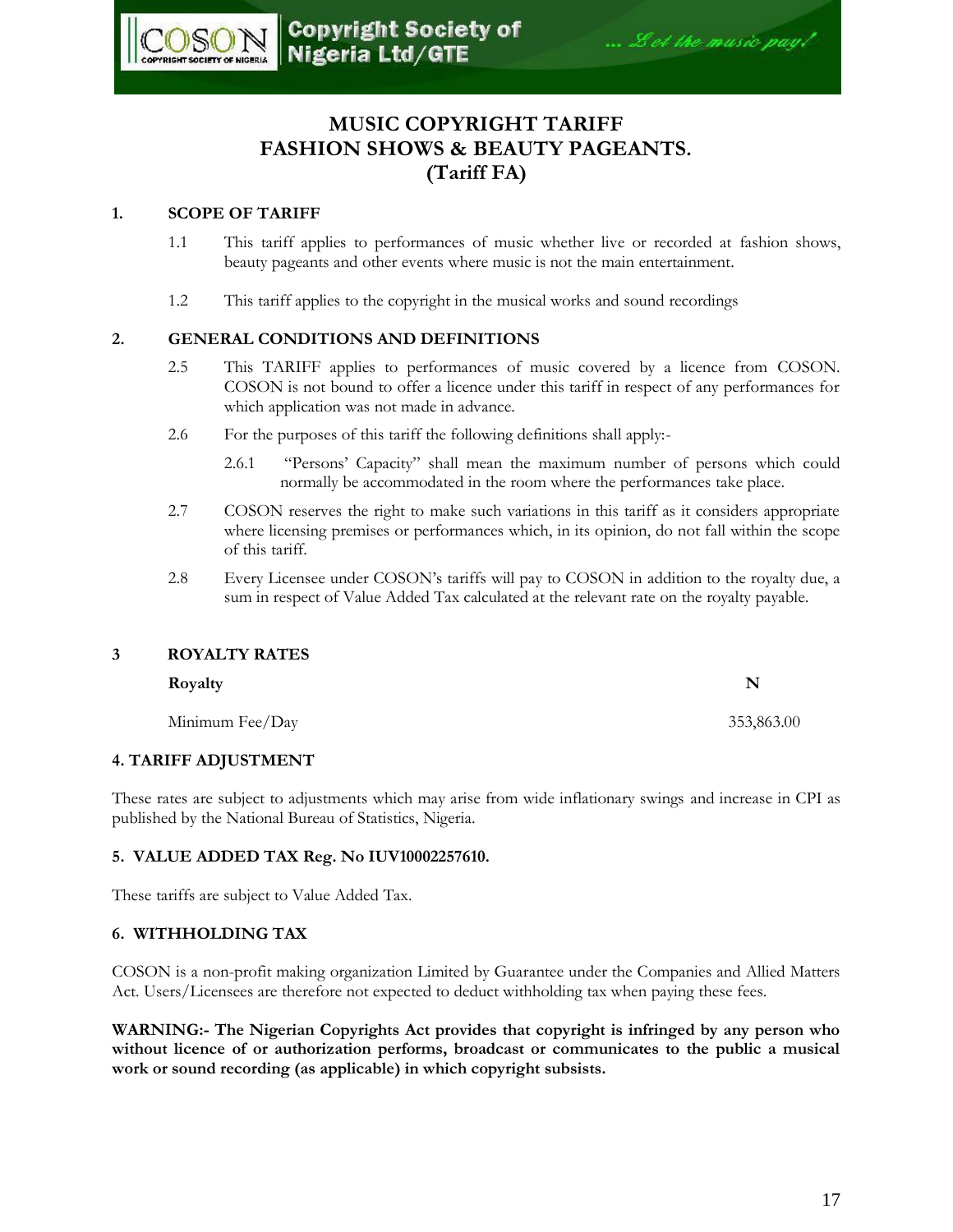

# **MUSIC COPYRIGHT TARIFF MUSICAL WORKS & SOUND RECORDINGS FITNESS CENTRES & GYMS (Tariff FC)**

#### **1. SCOPE OF TARIFF**

- 1.1 This tariff applies to performances of recorded music at fitness centres, gymnasia, health studios and similar establishments where music is performed as an accompaniment to fitness or slimming classes.
- 1.2 This tariff applies to the copyright in the musical works and sound recordings.

#### **2. GENERAL CONDITIONS AND DEFINITIONS**

- 2.1 This TARIFF applies to performances of music covered by a licence from COSON. COSON is not bound to offer a licence under this tariff in respect of any performances for which application was not made in advance.
- 2.2 The royalties payable under this tariff are calculated by reference to the size of the establishment.
- 2.3 For the purposes of this tariff the following definitions shall apply:-

2.4.1 "COSON" means the Copyright Society of Nigeria LTD/GTE

2.5 COSON reserves the right to make such variations in this tariff as it considers appropriate where licensing premises or performances which, in its opinion, do not fall within the scope of this tariff.

#### 3. **ROYALTY RATES N**

Minimum Fee/Month 10,000.00

#### **4. TARIFF ADJUSTMENT**

These rates are subject to adjustments which may arise from wide inflationary swings and increase in CPI as published by the National Bureau of Statistics, Nigeria.

#### **5. VALUE ADDED TAX Reg. No IUV10002257610.**

These tariffs are subject to Value Added Tax.

#### **6. WITHHOLDING TAX**

COSON is a non-profit making organization Limited by Guarantee under the Companies and Allied Matters Act. Users/Licensees are therefore not expected to deduct withholding tax when paying these fees.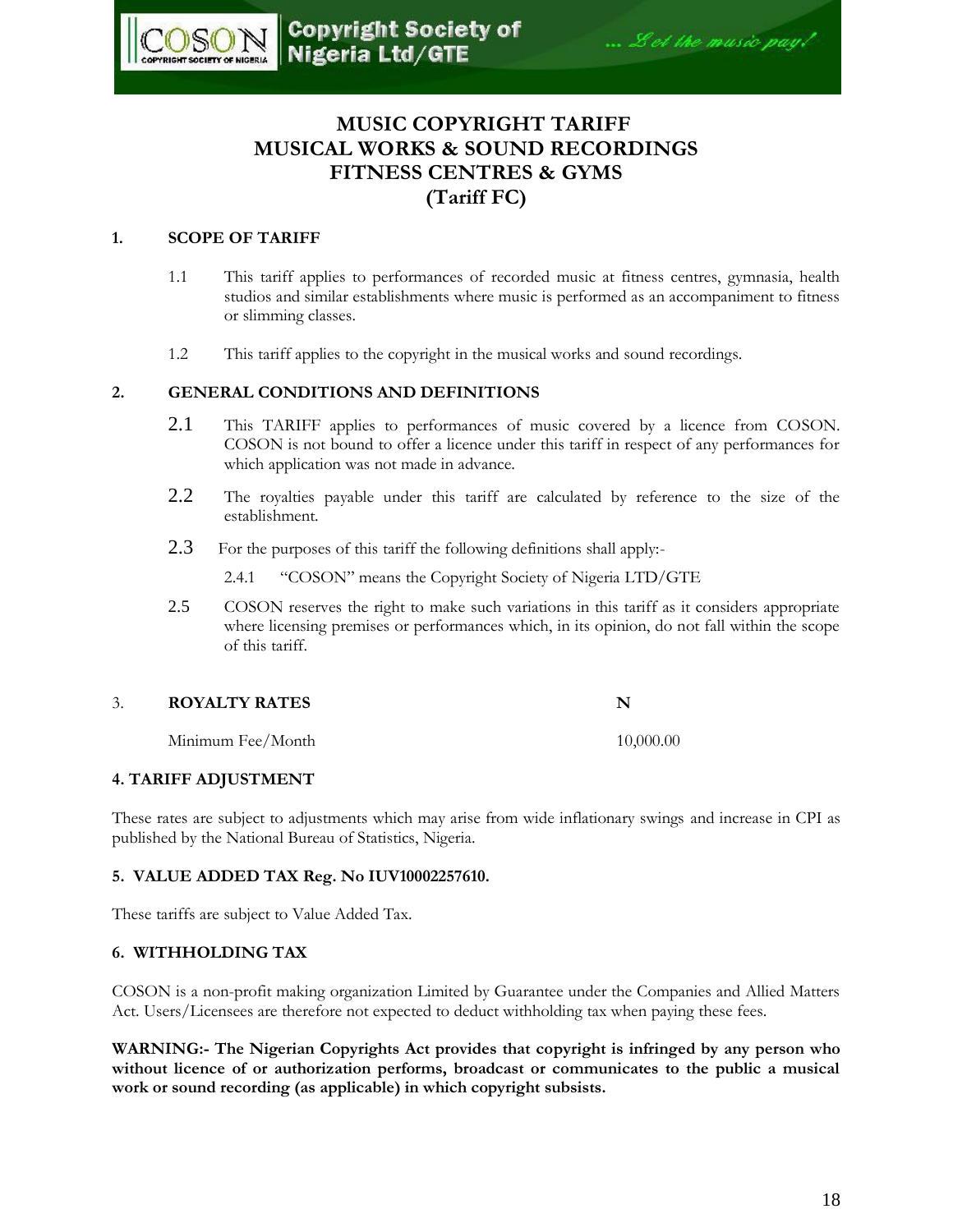

# **MUSIC COPYRIGHT TARIFF MUSICAL WORKS & SOUND RECORDINGS HOTELS AND SIMILAR MULTI-ROOMED ESTABLISHMENTS (Tariff ''H1'')**

#### **1. SCOPE OF TARIFF**

1.1 This tariff applies to the performance of music in hotels, motels, boarding houses, banqueting suites and similar multi-roomed premises.

1.2 This tariff applies to the copyright in the musical works and sound recordings.

#### **2. GENERAL CONDITIONS AND DEFINITIONS**

2.1 This tariff applies only to performances of music covered by a licence from COSON, obtained before the performances commence. Any performance not so covered will be assessed at double this tariff. COSON is not bound to offer a licence under this tariff in respect of any performance for which application was not made in advance.

2.2 The **LICENCE FEES** are calculated by reference to the number of rooms available for boarding or to seating capacity or dancing capacity of functional rooms.

2.3 The following "Classification" of Hotels will serve as guide in the following manner:-

CLASS A: - Four and five star hotels

CLASS B: - Two and three star hotels

CLASS C: - Other hotels and similar multi-room establishments.

2.4 For hotels and similar establishments where functional rooms are made available, fees would be determined by capacity of such rooms to accommodate people.

2.5 COSON reserves the right to make such variations in this tariff as it considers appropriate when licensing carriers or performance which, in its opinion, do not fall within the scope of this tariff.

#### **3**. **TARIFF RATES**

| 3.1 Hotel room rate per day RATE                       |                    |
|--------------------------------------------------------|--------------------|
| International:                                         | N97.90             |
| National:                                              | N48.50             |
| Urban:                                                 | N <sub>26.70</sub> |
| 3.2 Functional rooms                                   |                    |
| (Dances, concert, musical, shows etc- persons seating) |                    |
| Fee per person per day RATES                           |                    |

| Tec per person per day territion |                     |
|----------------------------------|---------------------|
| International                    | N <sub>100.00</sub> |
| National                         | N77.85              |
| Urban                            | N <sub>58.90</sub>  |

3.3 Hotels with Restaurants

20% of the cumulative copyright licensing fees for the use of musical works and sound recordings in the lodging rooms shall be paid for the use of musical works and sound recordings in all the restaurants and bars in all applicable hotels and similar multi room establishments under the tariff.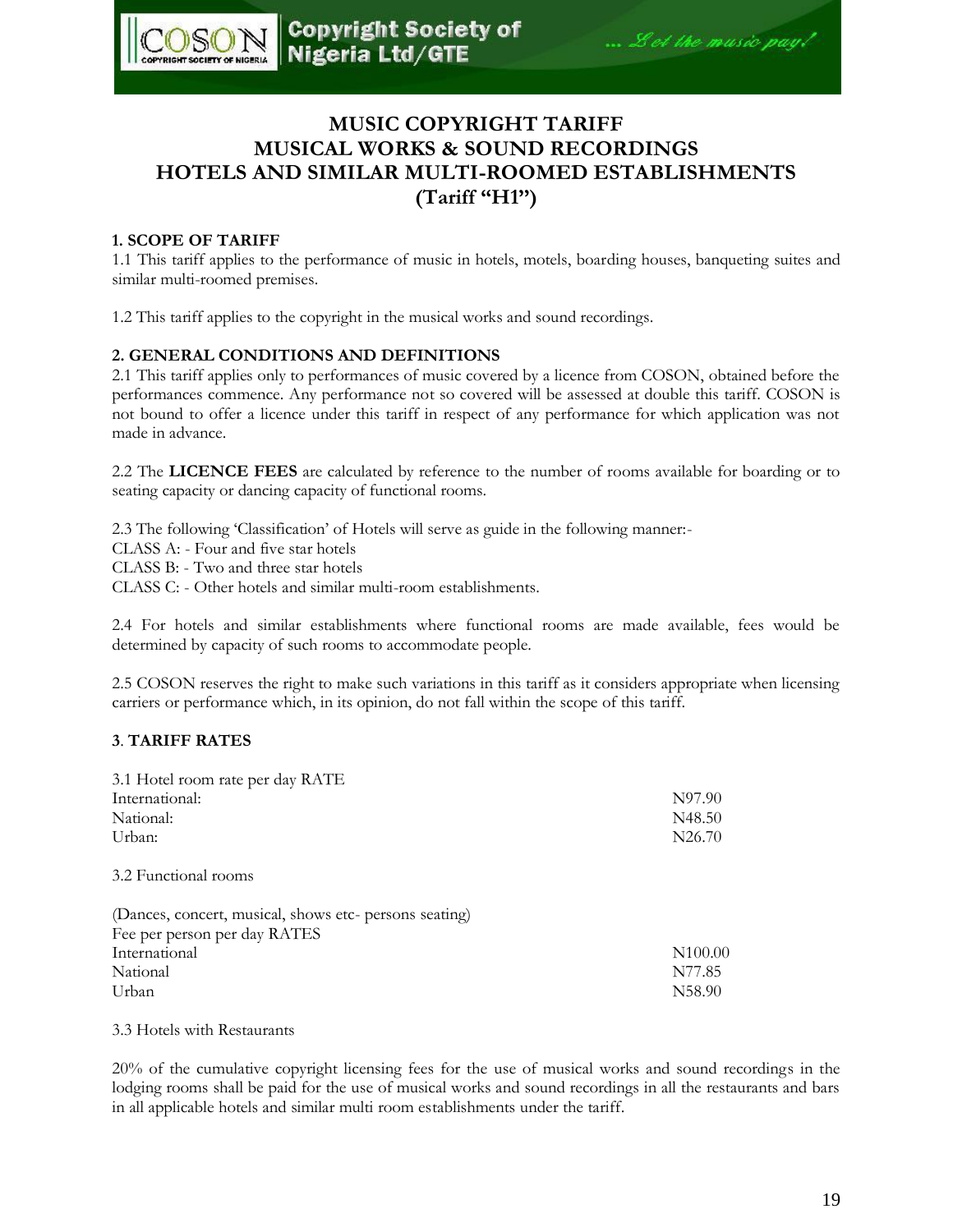#### **4. TARIFF ADJUSTMENT**

These rates are subject to adjustments which may arise from wide inflationary swings and increase in CPI as published by the National Bureau of Statistics, Nigeria.

#### **5. VALUE ADDED TAX Reg. No IUV10002257610.**

These tariffs are subject to Value Added Tax.

#### **6. WITHHOLDING TAX**

COSON is a non-profit making organization Limited by Guarantee under the Companies and Allied Matters Act. Users/Licensees are therefore not expected to deduct withholding tax when paying these fees.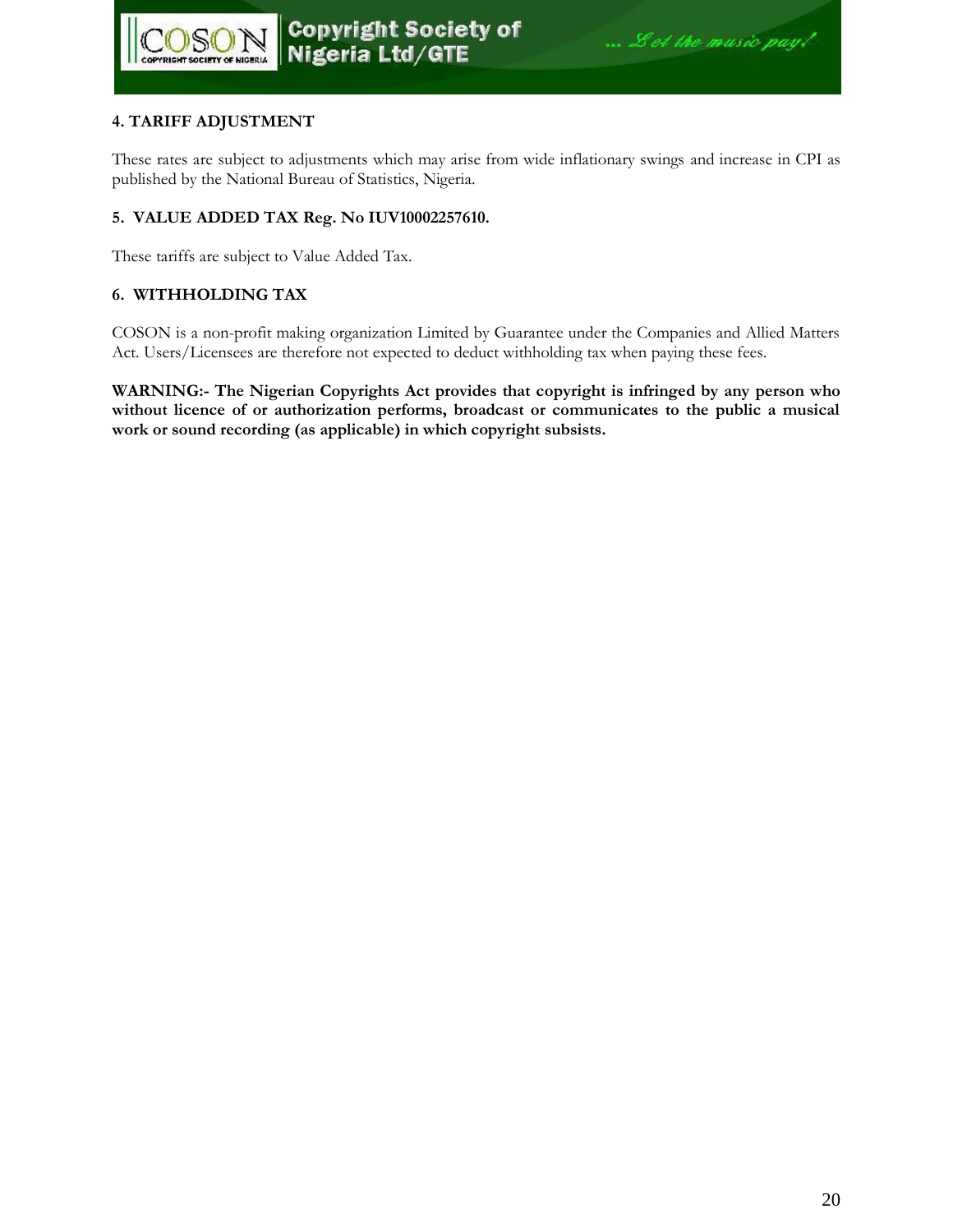

# **MUSIC COPYRIGHT TARIFF MUSIC IN TV REALITY SHOWS (TARIFF RS)**

| Communication to the public              | N11,392,000.00         |
|------------------------------------------|------------------------|
| Mechanical Right (Recording of the show) | 10\% of N11,392,000.00 |
| Broadcast of the show                    | 20\% of N11,392,000.00 |
| Internet (streaming)                     | 10% of N11,392,000.00  |

#### **2. TERRITORY**

The above fees are for the territory of Nigeria. Additional territory will attract an addition of between  $20\%$  –  $30\%$  of the original fee

#### **3. NOTE**

- 1. Annual renewal has a 15% increase on the initial license fee
- 2. Licensee shall report usages on all music performed throughout the duration of the show, including accurate title, composer and performer details.
- 3. Invoice shall be settled by the Licensee within 45 days following receipt.
- 4. These rates are subject to adjustments which may arise from wide inflationary swings. Such adjustments would be discussed and agreed and will become effective in the month following the agreement.
- 5. VALUED ADDED TAX Reg. IUV10002257610. These tariffs are subject to value added tax.
- 6. WITHHOLDING TAX The society is a non-profit making organization limited by guarantee under the companies and Allied Matters Act. Users/licensees are therefore not expected to deduct withholding tax when paying these fees.

#### **4. TARIFF ADJUSTMENT**

These rates are subject to adjustments which may arise from wide inflationary swings and increase in CPI as published by the National Bureau of Statistics, Nigeria.

#### **5. VALUE ADDED TAX Reg. No IUV10002257610.**

These tariffs are subject to Value Added Tax.

#### **6. WITHHOLDING TAX**

COSON is a non-profit making organization Limited by Guarantee under the Companies and Allied Matters Act. Users/Licensees are therefore not expected to deduct withholding tax when paying these fees.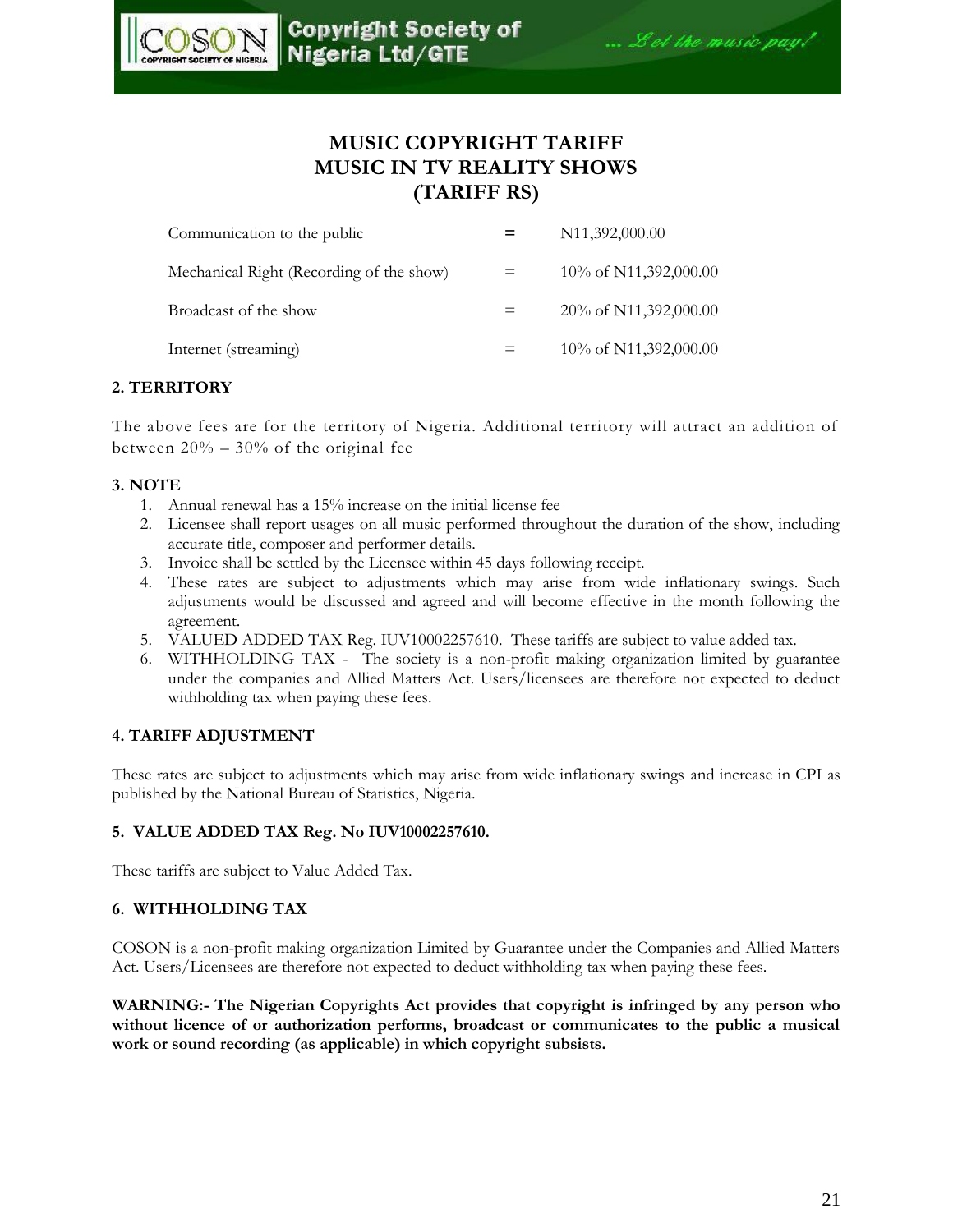# **MUSIC COPYRIGHT TARIFF MUSICAL WORKS & SOUND RECORDINGS KARAOKE (Tariff KO)**

#### **1. SCOPE OF TARIFF**

- 1.1 This tariff applies to performances of music by karaoke in nightclubs, clubs, discotheques, karaoke bars or other establishments operating in a comparable manner including on coastal vessels, for performance by the proprietors of the premises.
- 1.2 This tariff applies to the copyright in the musical works and sound recordings.

#### **2. GENERAL CONDITIONS AND DEFINITIONS**

- 2.1 This TARIFF applies to performances of music covered by a licence from COSON. COSON is not bound to offer a licence under this tariff in respect of any performances for
	- 2.1.1 "Persons" Capacity" shall mean the maximum number of persons which could normally be accommodated in the room where the performances take place.
- 2.4.1 "Karaoke performances" means those performances given by unpaid singers in conjunction with specially produced recorded music, with or without the provision of video-presented synchronised lyrics.
	- 2.2 COSON reserves the right to make such variations in this tariff as it considers appropriate where licensing premises or performances which, in its opinion, do not fall within the scope of this tariff.
	- 2.3 Every Licensee under COSON"s tariffs will pay to COSON in addition to the royalty due, a sum in respect of Value Added Tax calculated at the relevant rate on the royalty payable.

| 3.  | <b>ROYALTY RATE</b>                                                                                                                   |                      |
|-----|---------------------------------------------------------------------------------------------------------------------------------------|----------------------|
| 3.1 | For occasional or regular Karaoke Performances                                                                                        |                      |
|     | The royalty per session for the first 50 Persons Customer Capacity is<br>For each 20 persons capacity (or part thereof) thereafter is | 9,756.18<br>4.234.62 |
|     | All the above is subject to a <b>Minimum Daily Royalty</b> of                                                                         | 9,756.18             |

#### **4. TARIFF ADJUSTMENT**

These rates are subject to adjustments which may arise from wide inflationary swings and increase in CPI as published by the National Bureau of Statistics, Nigeria.

#### **5. VALUED ADDED TAX Reg. IUV10002257610**

These tariffs are subject to value added tax.

#### **6. WITHHOLDING TAX**

The society is a non-profit making organization limited by guarantee under the companies and Allied Matters Act. Users/licensees are therefore not expected to deduct withholding tax when paying these fees.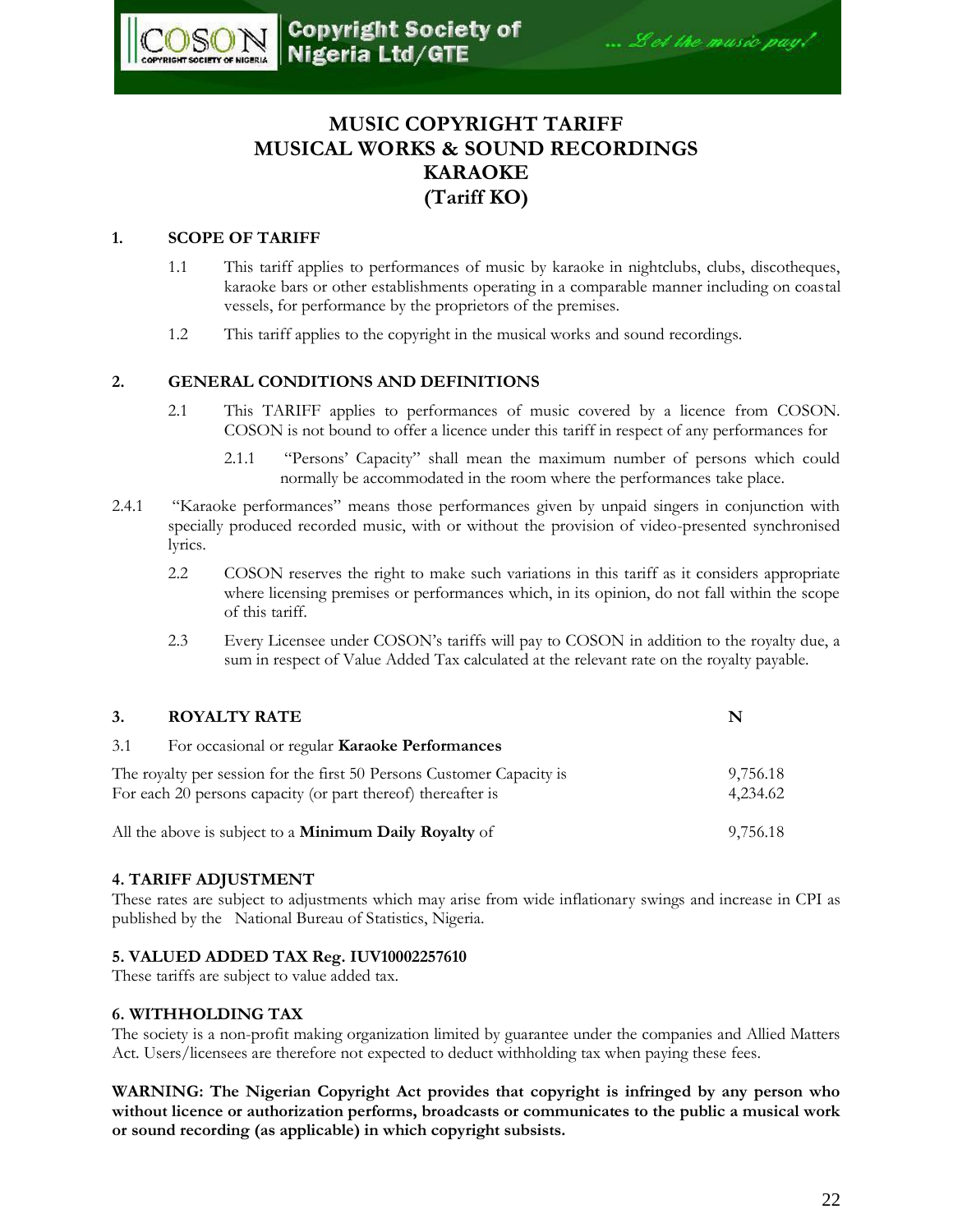# **MUSIC COPYRIGHT TARIFF MUSICAL WORKS AND SOUND RECORDINGS CALL CENTRE MUSIC ON HOLD (Tariff MOH)**

# **1. SCOPE OF TARIFF**

)S(

COPYRIGHT SOCIETY OF NIGHTIA

- 1.1 This tariff applies to performances of music over a telephone
- 1.2 This tariff applies to the copyright in the musical works and sound recordings.

# **2. GENERAL CONDITIONS AND DEFINITIONS**

- 2.1 This TARIFF applies to performances of music covered by a licence from COSON. COSON is not bound to offer a licence under this tariff in respect of any performances for
- 2.2 **Music on hold** (**MOH**) is the business practice of playing recorded **music** to fill the silence that would be heard by telephone callers who have been placed on **hold**. It is especially common in situations involving customer service.

#### **3.** TARIFF N

Quarterly Royalty Fee N1,341,443.6

### **TARIFF ADJUSTMENT**

These rates are subject to adjustments which may arise from wide inflationary swings and increase in CPI as published by the National Bureau of Statistics, Nigeria.

### **VALUE ADDED TAX Reg. No IUV10002257610.**

These tariffs are subject to Value Added Tax.

### **WITHHOLDING TAX**

COSON is a non-profit making organization Limited by Guarantee under the Companies and Allied Matters Act. Users/Licensees are therefore not expected to deduct withholding tax when paying these fees.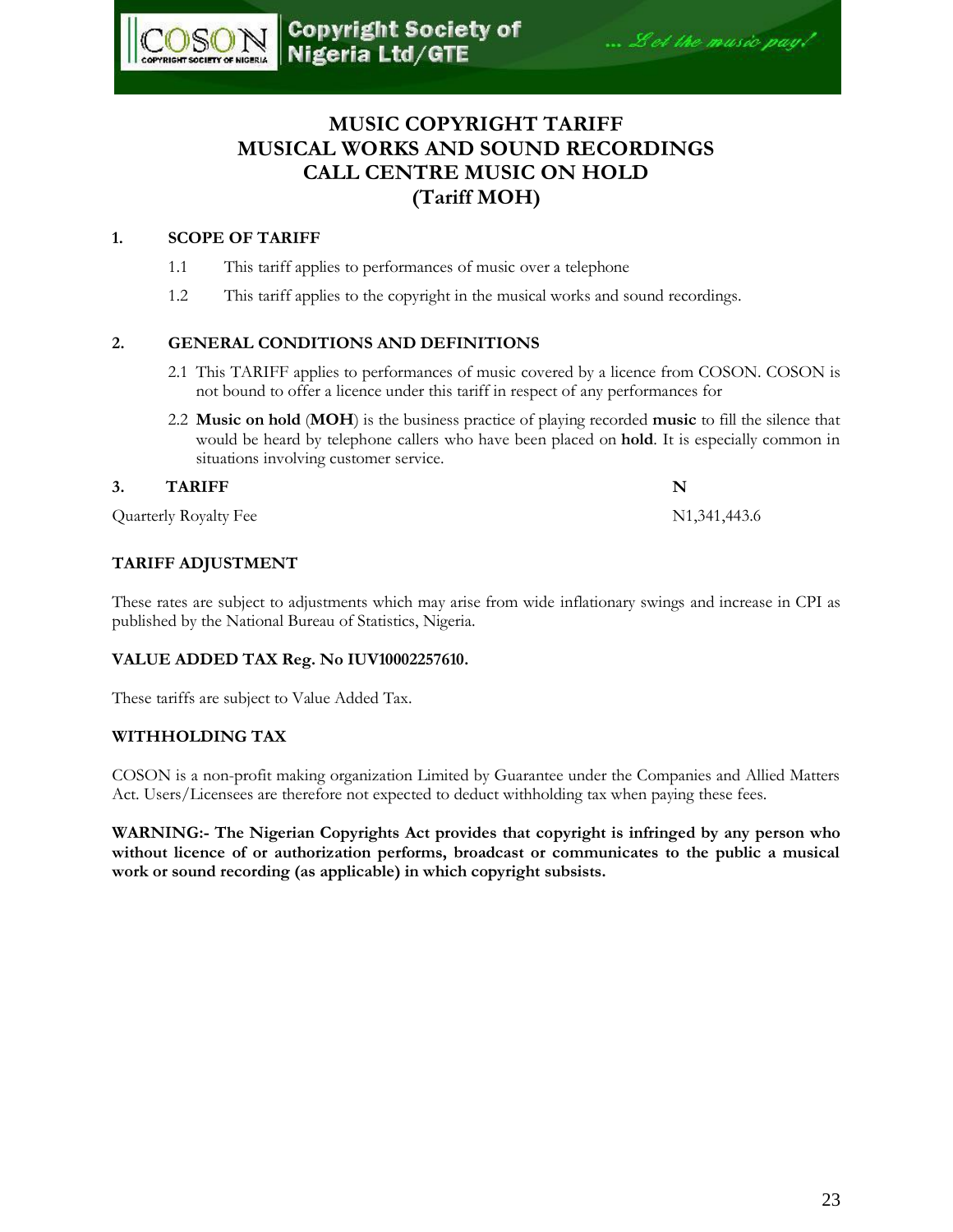# **MUSIC COPYRIGHT TARIFF MUSICAL WORKS & SOUND RECORDINGS OFFICES, BANKS & INDUSTRIAL PREMISES (Tariff OB)**

# **1. SCOPE OF TARIFF**

 $DS($ 

- 1.1 This tariff applies to background performances of recorded music in offices, banks and other similar premises.
- 1.2 This tariff applies to the copyright in the musical works and sound recordings

# **2. GENERAL CONDITIONS AND DEFINITIONS**

- 2.1 This TARIFF applies to performances of music covered by a licence from COSON. COSON is not bound to offer a licence under this tariff in respect of any performances for which application was not made in advance.
- 2.2 The royalty payable under this tariff is calculated by reference to standing capacity of the space in which the music is rendered audible and the number of employees to whom the music is audible at their workstations or otherwise during the course of their work;
- 2.3 COSON reserves the right to make such variations in this tariff as it considers appropriate where licensing premises or performances which, in its opinion, do not fall within the scope of this tariff.

# **3. ROYALTY RATES N21.45/Person/Day**

### **4. TARIFF ADJUSTMENT**

These rates are subject to adjustments which may arise from wide inflationary swings and increase in CPI as published by the National Bureau of Statistics, Nigeria.

#### **5. VALUE ADDED TAX Reg. No IUV10002257610.**

These tariffs are subject to Value Added Tax.

### **6. WITHHOLDING TAX**

COSON is a non-profit making organization Limited by Guarantee under the Companies and Allied Matters Act. Users/Licensees are therefore not expected to deduct withholding tax when paying these fees.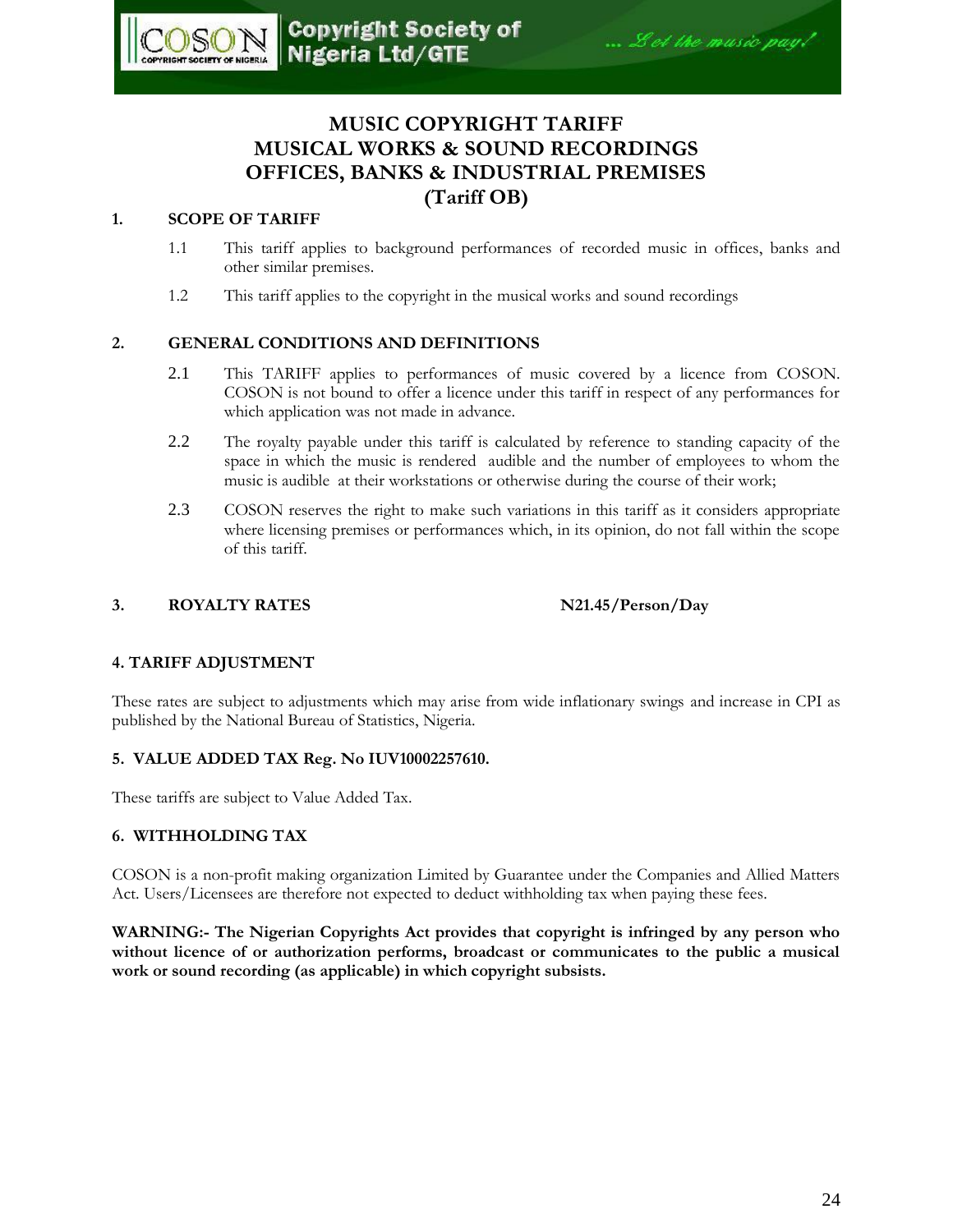# **MUSIC COPYRIGHT TARIFF MUSICAL WORKS & SOUND RECORDINGS RESTAURANTS, MALLS, SHOPS, RETAIL OUTLETS, OFFICES AND SIMILAR ESTABLISHEMENTS (Tariff H3)**

#### **1. SCOPE OF TARIFF**

- 1.1 This tariff applies to the performance of recorded/background music by devices such as radio, TV Sets, disc players and tape machines in restaurants, retail outlets/stores, offices, malls and similar establishments
- 1.2 This tariff applies to the copyright in the musical works and sound recording.

#### **2. GENERAL CONDITIONS AND DEFINITIONS**

2.1 This tariff applies only to performances of music covered by a licence from COSON, obtained before the performances commence. Any performances not so covered will be as assessed at double this tariff. COSON is not bound to offer a licence under this tariff in respect of any Performances for which application was not made in advance.

2.2 The LICENCE FEES are calculated based on the number of persons per day each in the facility in which music is performed/played.

2.3 COSON reserves the right to make such variations in this tariff as it considers appropriate when licensing carriers or performance which, in its opinion, do not fall within the scope of this tariff.

| 3. TARIFF RATES FOR MUSIC            | <b>RATES</b>      |
|--------------------------------------|-------------------|
| A standard fee of N10,000.00 a month |                   |
| Class A (Restaurants)                | N10.23/person/day |
| Class B (Malls, Retail Outlets,)     | N8.34/person/day  |
|                                      |                   |

Class C (Banking Halls, Offices and Similar Establishments) N6.45/person/day

# **4. TARIFF ADJUSTMENT**

These rates are subject to adjustments which may arise from wide inflationary swings and increase in CPI as published by the National Bureau of Statistics, Nigeria.

#### **5. VALUE ADDED TAX Reg. No IUV10002257610.**

These tariffs are subject to Value Added Tax.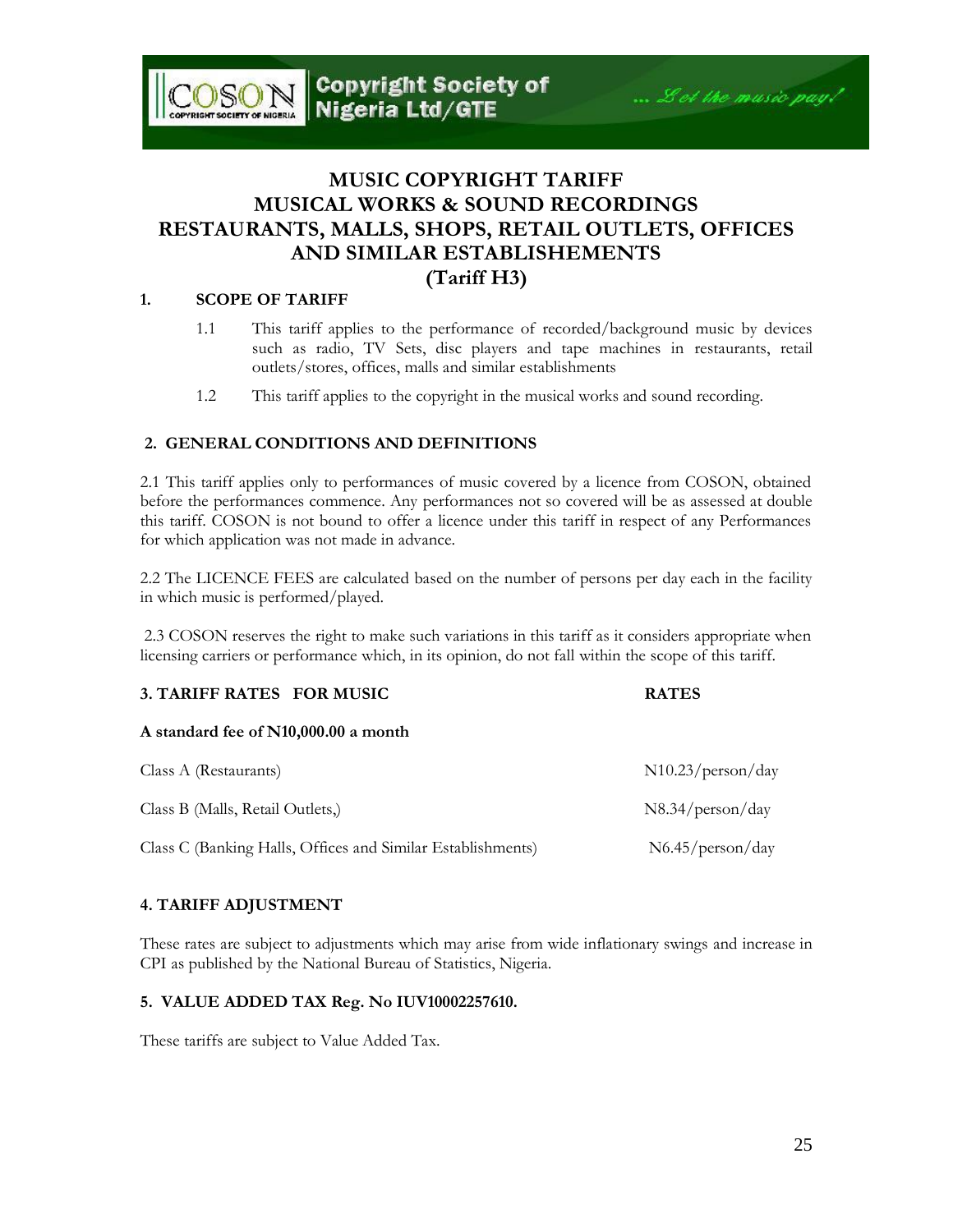

#### **6. WITHHOLDING TAX**

COSON is a non-profit making organization Limited by Guarantee under the Companies and Allied Matters Act. Users/Licensees are therefore not expected to deduct withholding tax when paying these fees.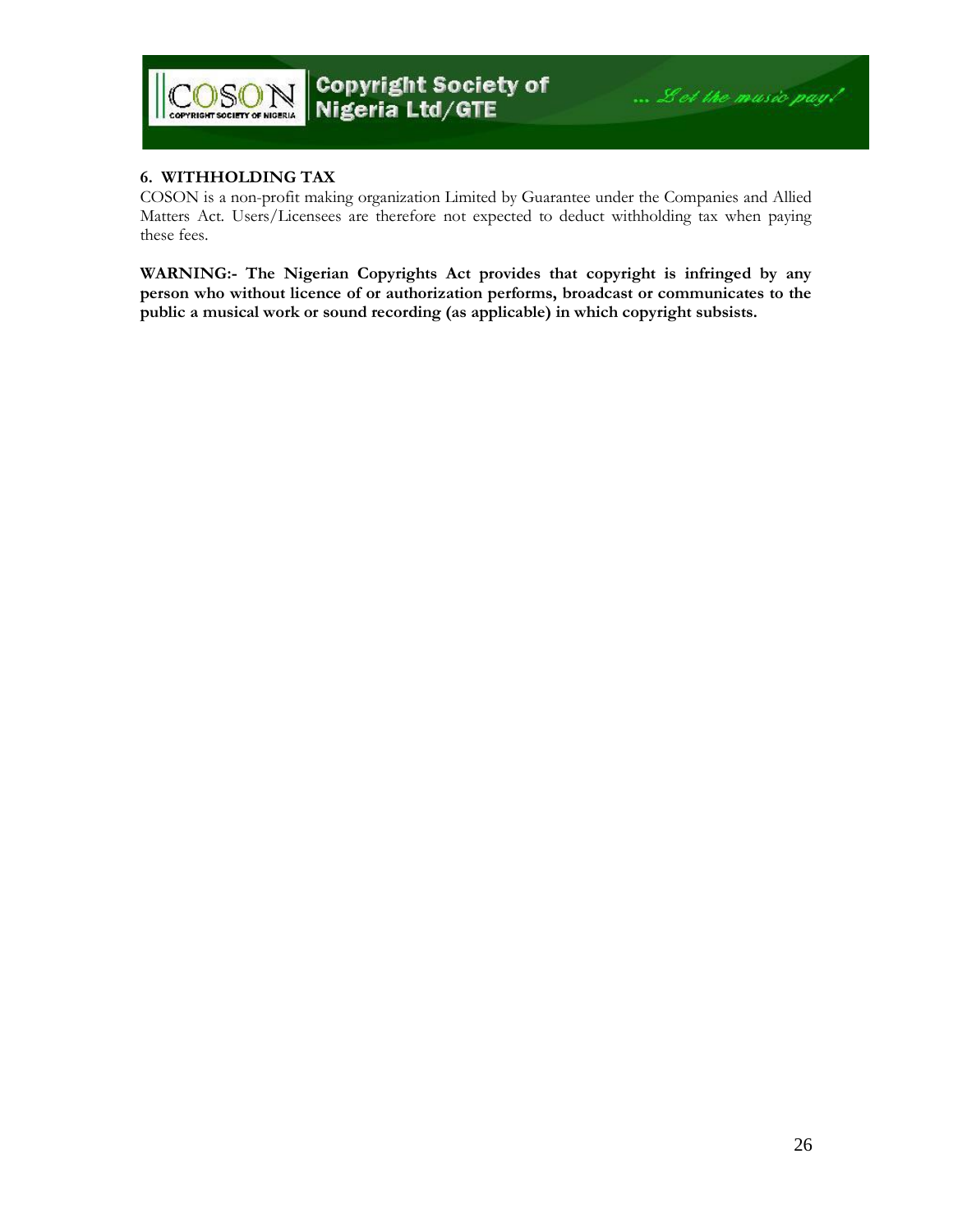# **MUSIC COPYRIGHT TARIFF MUSICAL WORKS & SOUND RECORDINGS WAITING ROOMS & SMALL PREMISES (Tariff WR)**

#### **1. SCOPE OF TARIFF**

**OSON** 

- 1.1 This tariff applies to performances of recorded/background music in waiting, consulting, treatment or attendance rooms or areas in hospitals; clinics; doctors' offices; dental practices; health & beauty salons, hairdressing establishments, barber shops and similar establishments.
- 1.2 This tariff applies to the copyright in the musical works and sound recordings.

#### **2. GENERAL CONDITIONS AND DEFINITIONS**

- 2.1 This TARIFF applies to performances of music covered by a licence from COSON. COSON is not bound to offer a licence under this tariff in respect of any performances for which application was not made in advance.
- 2.2 COSON reserves the right to make such variations in this tariff as it considers appropriate where licensing premises or performances which, in its opinion, do not fall within the scope of this tariff.

#### **3. ROYALTY RATES**

#### **ROYALTY FEE N10.73/person/day**

#### **4. TARIFF ADJUSTMENT**

These rates are subject to adjustments which may arise from wide inflationary swings and increase in CPI as published by the National Bureau of Statistics, Nigeria.

#### **5. VALUE ADDED TAX Reg. No IUV10002257610.**

These tariffs are subject to Value Added Tax.

#### **6. WITHHOLDING TAX**

COSON is a non-profit making organization Limited by Guarantee under the Companies and Allied Matters Act. Users/Licensees are therefore not expected to deduct withholding tax when paying these fees.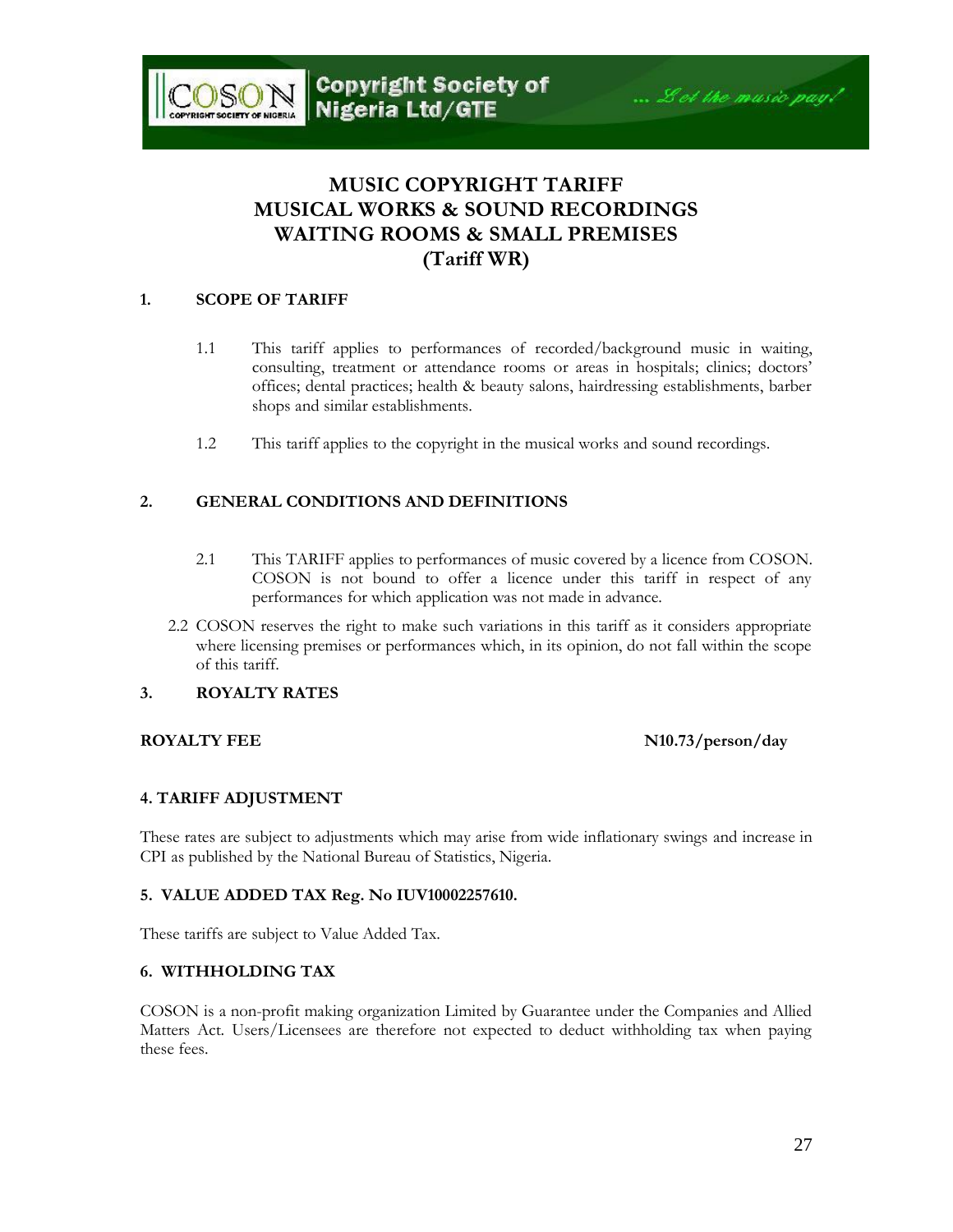

# Copyright Society of<br>Nigeria Ltd/GTE

**WARNING:- The Nigerian Copyrights Act provides that copyright is infringed by any person who without licence of or authorization performs, broadcast or communicates to the public a musical work or sound recording (as applicable) in which copyright subsists.** 

... Let the music pay!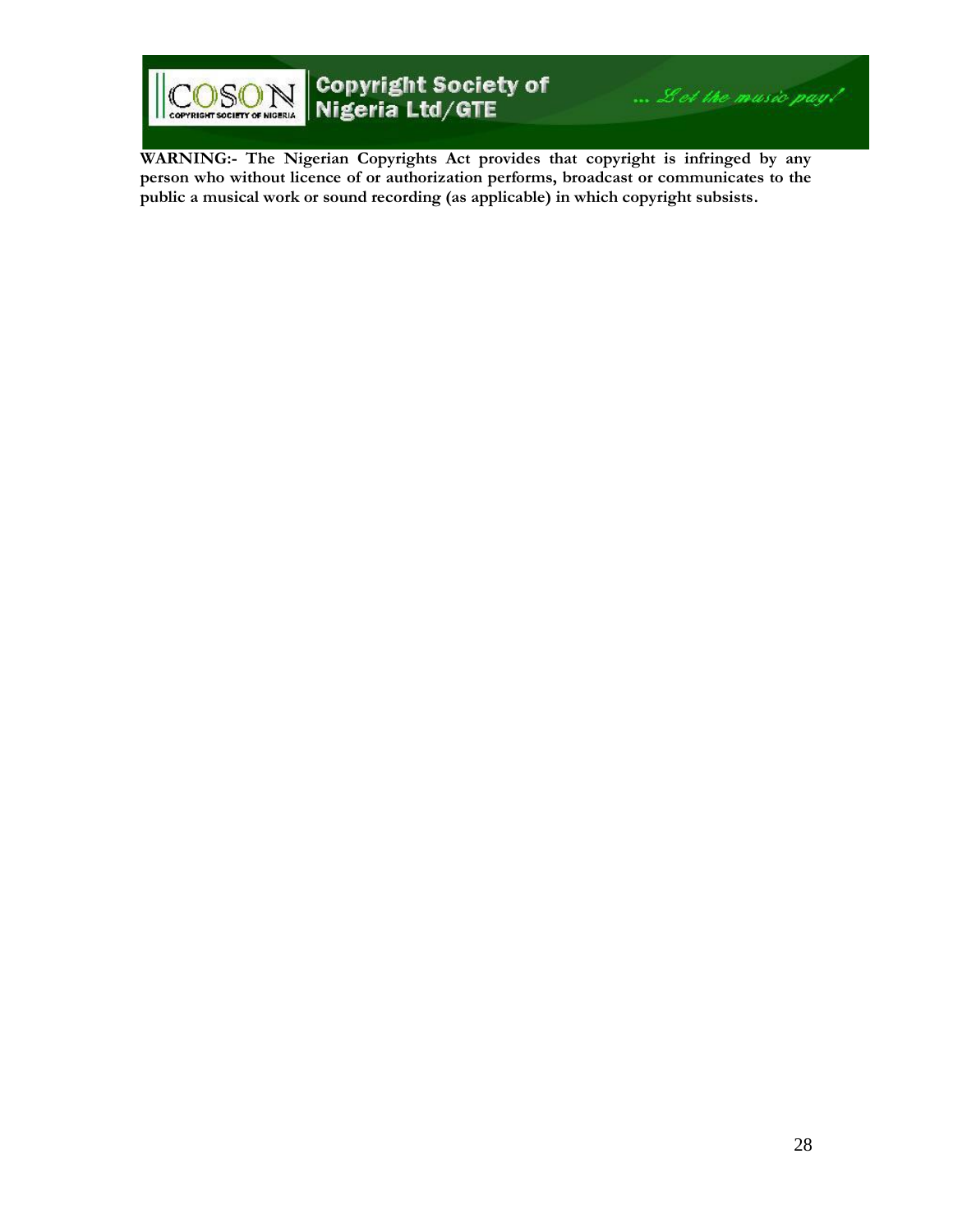

# **MUSIC COPYRIGHT TARIFF MUSICAL WORKS & SOUND RECORDINGS MOBILE DISC JOCKEYS (Tariff DJ)**

#### **1. SCOPE OF TARIFF**

- 1.1 This tariff applies to performance of recorded music by mobile disc jockeys and deejays
- 1.2 This tariff applies to the copyright in the musical works and sound recordings.

#### **2. GENERAL CONDITIONS AND DEFINITIONS**

- 2.1 This TARIFF applies to performances of music covered by a licence from COSON. COSON is not bound to offer a licence under this tariff in respect of any performances for which application was not made in advance.
- 2.2 COSON reserves the right to make such variations in this tariff as it considers appropriate where licensing premises or performances which, in its opinion, do not fall within the scope of this tariff.

#### **3. ROYALTY RATES**

Annual Royalty Minimum fee N26,700.00

#### **4. TARIFF ADJUSTMENT**

These rates are subject to adjustments which may arise from wide inflationary swings and increase in CPI as published by the National Bureau of Statistics, Nigeria.

#### **5. VALUE ADDED TAX Reg. No IUV10002257610.**

These tariffs are subject to Value Added Tax.

#### **6. WITHHOLDING TAX**

COSON is a non-profit making organization Limited by Guarantee under the Companies and Allied Matters Act. Users/Licensees are therefore not expected to deduct withholding tax when paying these fees.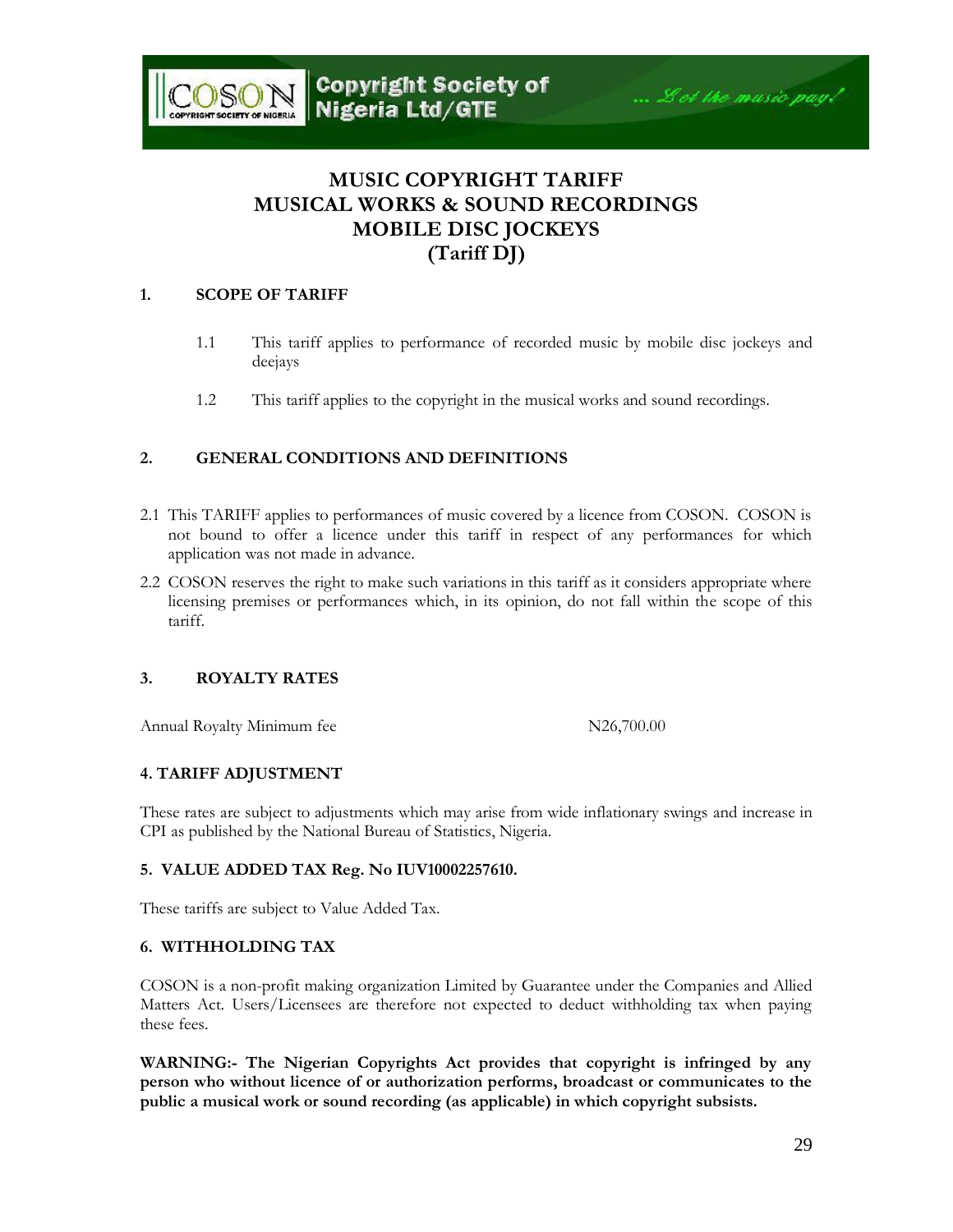# **MUSIC COPYRIGHT TARIFF MUSICAL WORKS & SOUND RECORDINGS ROAD SHOWS (Tariff RS)**

#### **1. SCOPE OF TARIFF**

OSON

- 1.1 This tariff applies to performances of music whether live or recorded at road-shows and other similar promotional events where music is not the main entertainment.
- 1.2 This tariff applies to the copyright in the musical works and sound recordings

#### **2. GENERAL CONDITIONS AND DEFINITIONS**

- 2.9 This TARIFF applies to performances of music covered by a licence from COSON. COSON is not bound to offer a licence under this tariff in respect of any performances for which application was not made in advance.
- 2.10 COSON reserves the right to make such variations in this tariff as it considers appropriate where licensing premises or performances which, in its opinion, do not fall within the scope of this tariff.
- 2.11 Every Licensee under COSON"s tariffs will pay to COSON in addition to the royalty due, a sum in respect of Value Added Tax calculated at the relevant rate on the royalty payable.

#### **3. ROYALTY RATES**

Minimum Fee/Location/Show/Day N 88,998.22

#### **4. TARIFF ADJUSTMENT**

These rates are subject to adjustments which may arise from wide inflationary swings and increase in CPI as published by the National Bureau of Statistics, Nigeria.

#### **5. VALUE ADDED TAX Reg. No IUV10002257610.**

These tariffs are subject to Value Added Tax.

#### **6. WITHHOLDING TAX**

COSON is a non-profit making organization Limited by Guarantee under the Companies and Allied Matters Act. Users/Licensees are therefore not expected to deduct withholding tax when paying these fees.